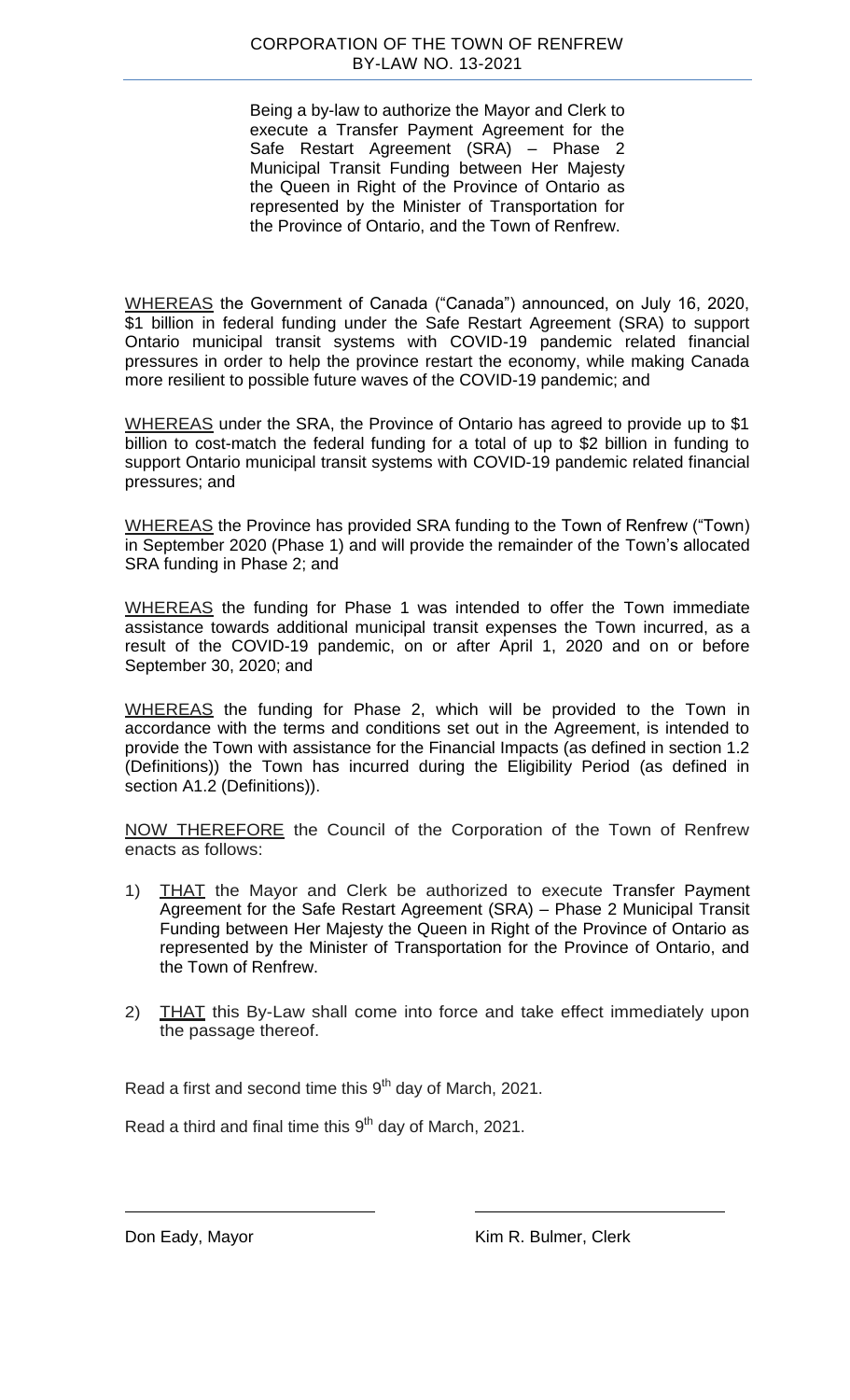### **TRANSFER PAYMENT AGREEMENT FOR THE SAFE RESTART AGREEMENT (SRA) – PHASE 2 MUNICIPAL TRANSIT FUNDING**

**THIS TRANSFER PAYMENT AGREEMENT** for the Safe Restart Agreement (SRA) – Phase 2 Municipal Transit Funding (the "Agreement") is effective as of the Effective Date.

### **B E T W E E N:**

**Her Majesty the Queen in right of Ontario** as represented by the Minister of Transportation for the Province of Ontario

(the **"Province"**)

**- and -**

### **Corporation of the Town of Renfrew**

(the **"Recipient"**)

### **BACKGROUND:**

The Government of Canada ("Canada") announced, on July 16, 2020, \$1 billion in federal funding under the Safe Restart Agreement (SRA) to support Ontario municipal transit systems with COVID-19 pandemic related financial pressures in order to help the province restart the economy, while making Canada more resilient to possible future waves of the COVID-19 pandemic.

Under the SRA, the Province of Ontario has agreed to provide up to \$1 billion to costmatch the federal funding for a total of up to \$2 billion in funding to support Ontario municipal transit systems with COVID-19 pandemic related financial pressures.

The Province has provided SRA funding to the Recipient in September 2020 (Phase 1) and will provide the remainder of the Recipient's allocated SRA funding in Phase 2.

The funding for Phase 1 was intended to offer the Recipient immediate assistance towards additional municipal transit expenses the Recipient incurred, as a result of the COVID-19 pandemic, on or after April 1, 2020 and on or before September 30, 2020.

The funding for Phase 2, which will be provided to the Recipient in accordance with the terms and conditions set out in the Agreement, is intended to provide the Recipient with assistance for the Financial Impacts (as defined in section 1.2 (Definitions)) the Recipient has incurred during the Eligibility Period (as defined in section A1.2 (Definitions)).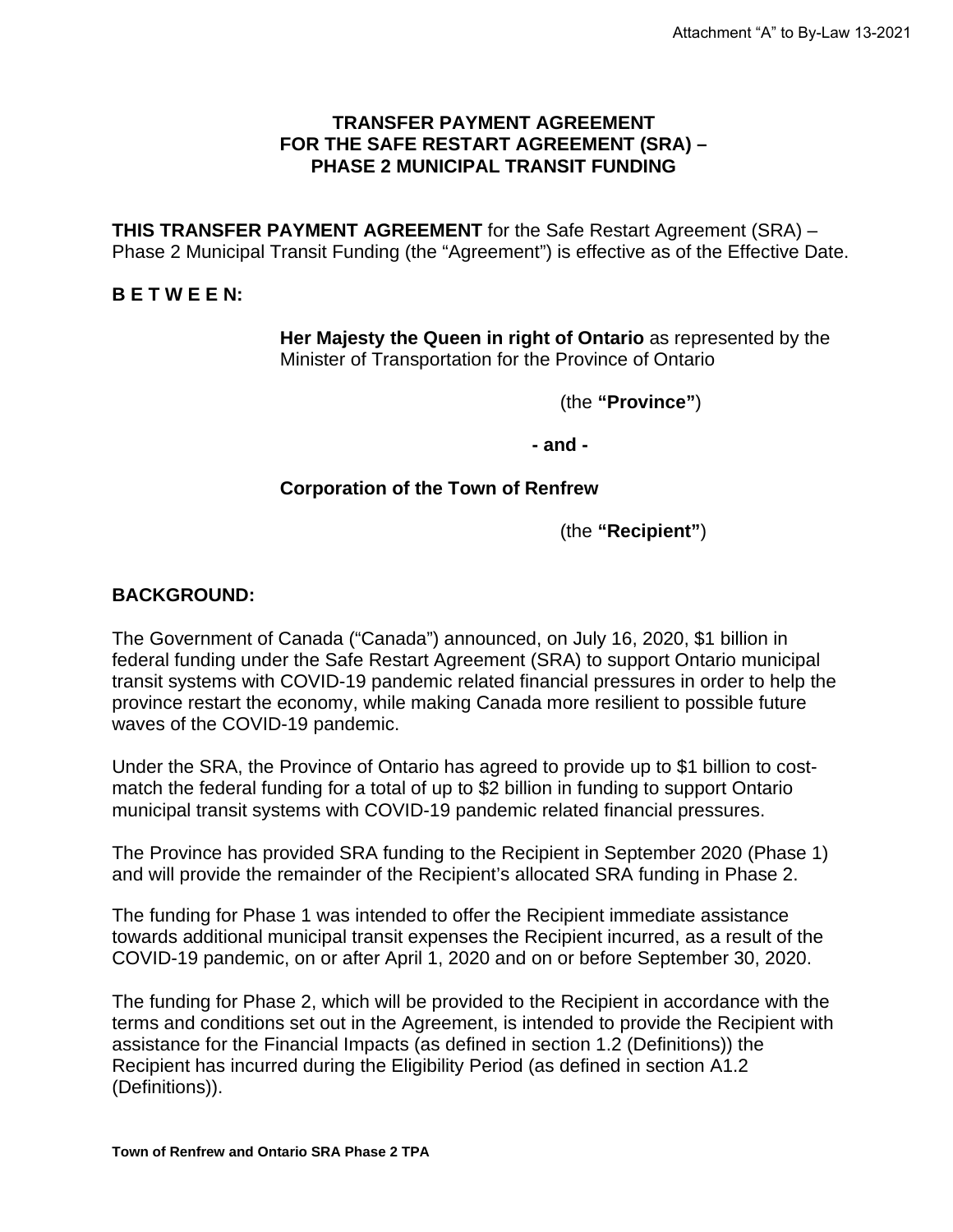## **CONSIDERATION:**

In consideration of the mutual covenants and agreements contained in the Agreement and for other good and valuable consideration, the receipt and sufficiency of which are expressly acknowledged, the Province and the Recipient agree as follows:

## **1.0 ENTIRE AGREEMENT**

1.1 **Schedules and Sub-schedule to the Agreement.** The following schedules and sub-schedule form part of the Agreement:

Schedule "A" - General Terms and Conditions Schedule "B" - Contact Information and Authorized Representatives Schedule "C" - Eligible Expenditures and Ineligible Expenditures Schedule "D" - Claim and Attestation Submission, Supporting Documentation and Payment Procedures Sub-schedule "D.1" - Claim and Attestation Form.

1.2 **Entire Agreement.** The Agreement constitutes the entire agreement between the Parties (as defined in section A1.2 (Definitions)) with respect to the subject matter contained in the Agreement and supersedes all prior oral or written representations and agreements.

### **2.0 CONFLICT OR INCONSISTENCY**

- 2.1 **Conflict or Inconsistency.** In the event of a conflict or inconsistency between any of the requirements of:
	- (a) Schedule "A" (General Terms and Conditions) and any of the requirements of another schedule or a sub-schedule, Schedule "A" (General Terms and Conditions) will prevail to the extent of the inconsistency; or
	- (b) a schedule and any of the requirements of a sub-schedule, the schedule will prevail to the extent of the inconsistency.

# **3.0 COUNTERPARTS**

3.1 **Counterparts.** The Agreement may be executed in any number of counterparts, each of which will be deemed an original, but all of which together will constitute one and the same instrument.

# 3.2 **Electronic Execution and Delivery of Agreement.**

(a) The Agreement may: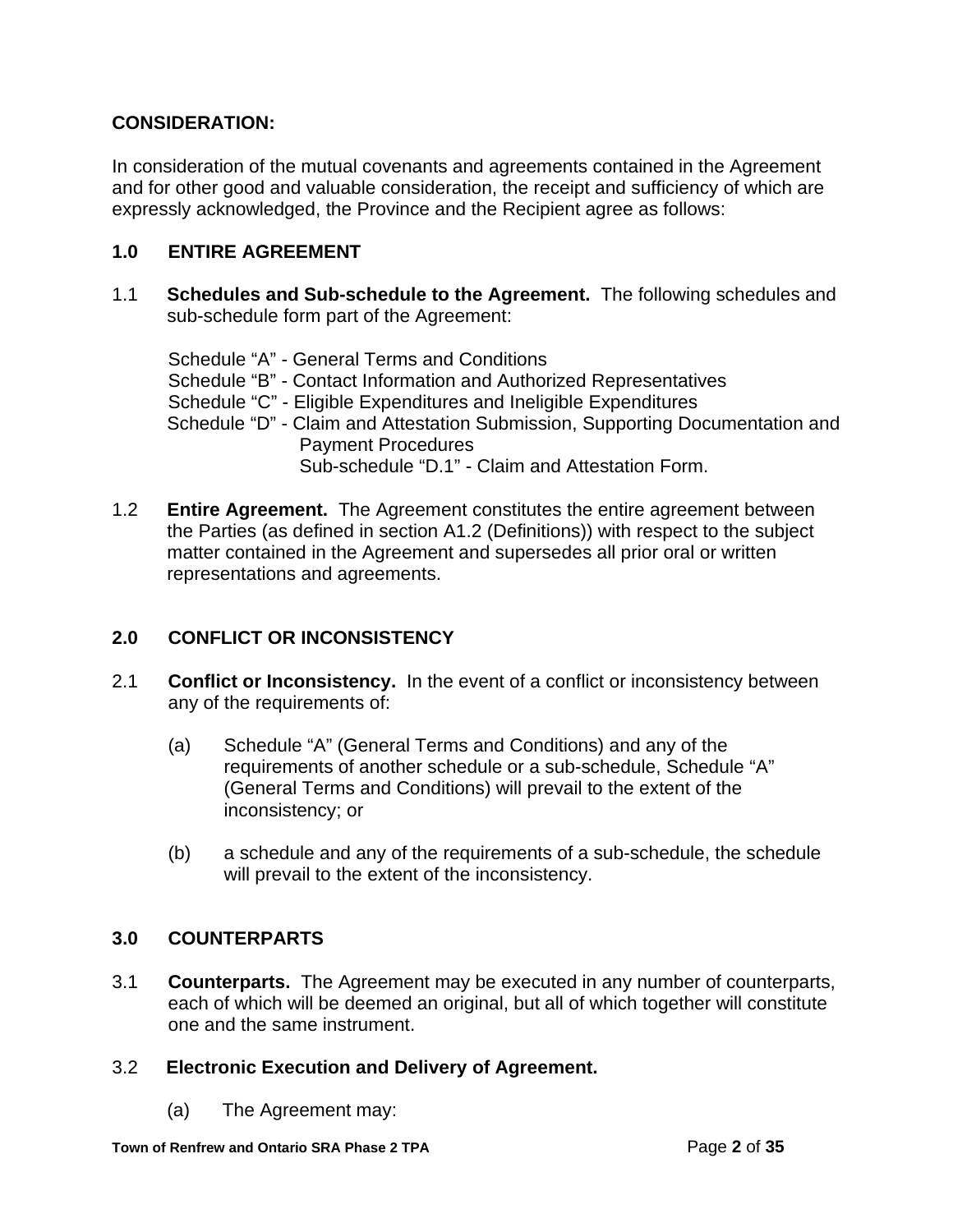- (i) be executed and delivered by scanning the manually signed Agreement as a PDF and delivering it by email to the other Party; or
- (ii) subject to the Province's prior written consent, be executed and delivered electronically to the other Party.
- (b) The respective electronic signature of the Parties is the legal equivalent of a manual signature.

# **4.0 AMENDING THE AGREEMENT**

- 4.1 **Amending the Agreement.** The Agreement may only be amended by a written agreement.
- 4.2 **Execution of Amending Agreement.** An amending agreement for changes to the Agreement may be duly executed by the representatives of the Parties listed on the signature page below or in Schedule "B" (Contact Information and Authorized Representatives).

### **5.0 ACKNOWLEDGEMENT**

- 5.1 **Acknowledgement.** The Recipient acknowledges that:
	- (a) the Funds are to assist the Recipient with the Financial Impacts of the COVID-19 pandemic on the Recipient's transit system and not to provide goods or services to the Province;
	- (b) the Province is not responsible for the Recipient's transit system, including any Financial Impact; and
	- (c) the Province is bound by the *Freedom of Information and Protection of Privacy Act* (Ontario) and that any information provided to the Province in connection with the Recipient's transit system, any Financial Impact or otherwise in connection with the Agreement may be subject to disclosure in accordance with that Act.
- 5.2 **Acknowledgement from Province.** The Province acknowledges that the Recipient is bound by the *Municipal Freedom of Information and Protection of Privacy Act* (Ontario) and any information provided to the Recipient in connection with the Recipient's transit system, any Financial Impact or otherwise in connection with the Agreement may be subject to disclosure in accordance with that Act.

# **- SIGNATURE PAGE FOLLOWS -**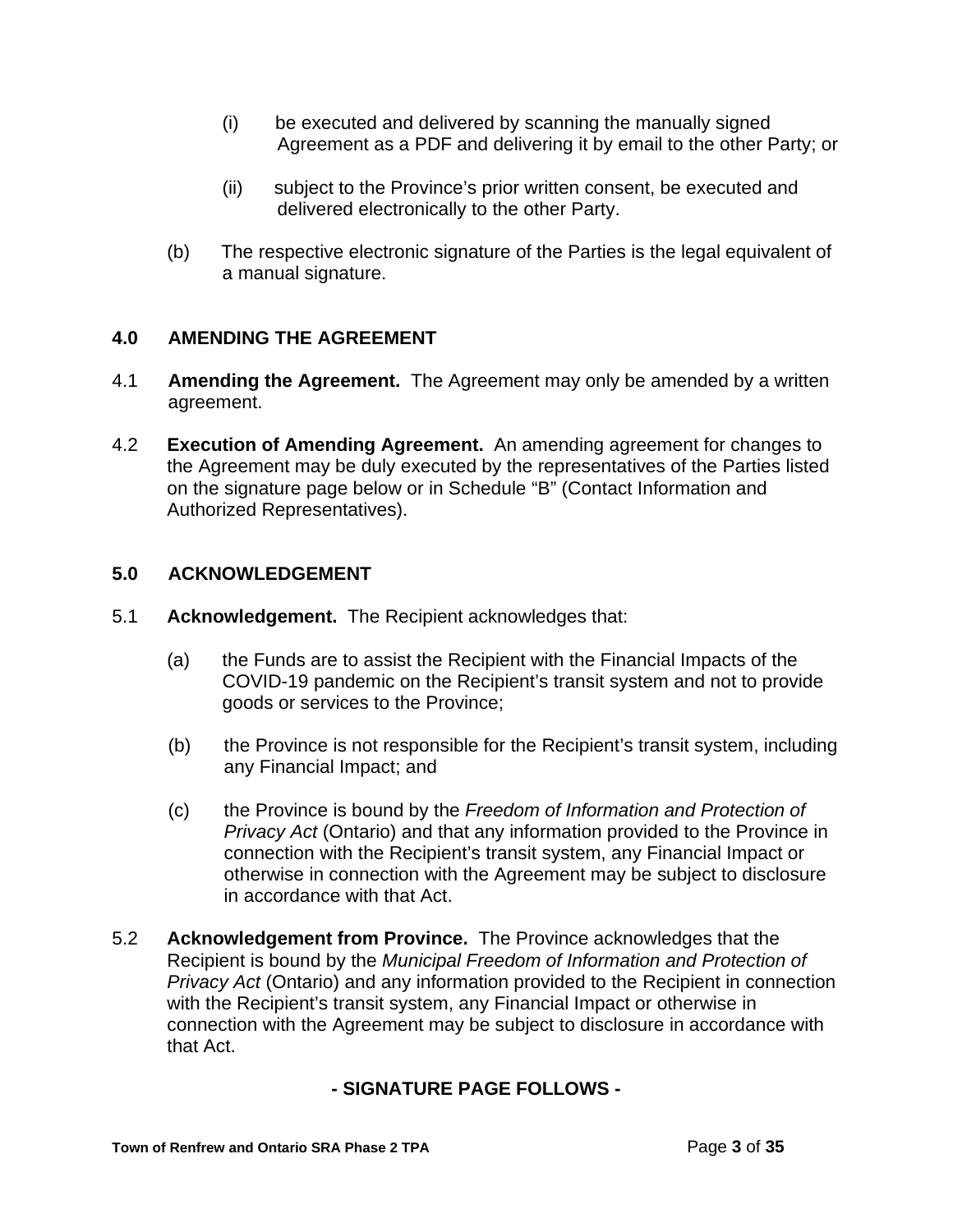The Parties have executed the Agreement on the dates set out below.

|      | HER MAJESTY THE QUEEN IN RIGHT OF THE<br><b>PROVINCE OF ONTARIO, represented by the</b><br>Minister of Transportation for the Province of Ontario |                                             |  |  |  |  |
|------|---------------------------------------------------------------------------------------------------------------------------------------------------|---------------------------------------------|--|--|--|--|
| Date | Name:<br>Title:                                                                                                                                   | <b>Caroline Mulroney</b><br><b>Minister</b> |  |  |  |  |
|      |                                                                                                                                                   | <b>CORPORATION OF THE TOWN OF RENFREW</b>   |  |  |  |  |
| Date | Name:<br>Title:                                                                                                                                   | Don Eady<br>Mayor                           |  |  |  |  |
|      |                                                                                                                                                   | I have authority to bind the Recipient.     |  |  |  |  |
| Date | Name:<br>Title:                                                                                                                                   | <b>Kim Bulmer</b><br><b>Clerk</b>           |  |  |  |  |
|      |                                                                                                                                                   | I have authority to bind the Recipient.     |  |  |  |  |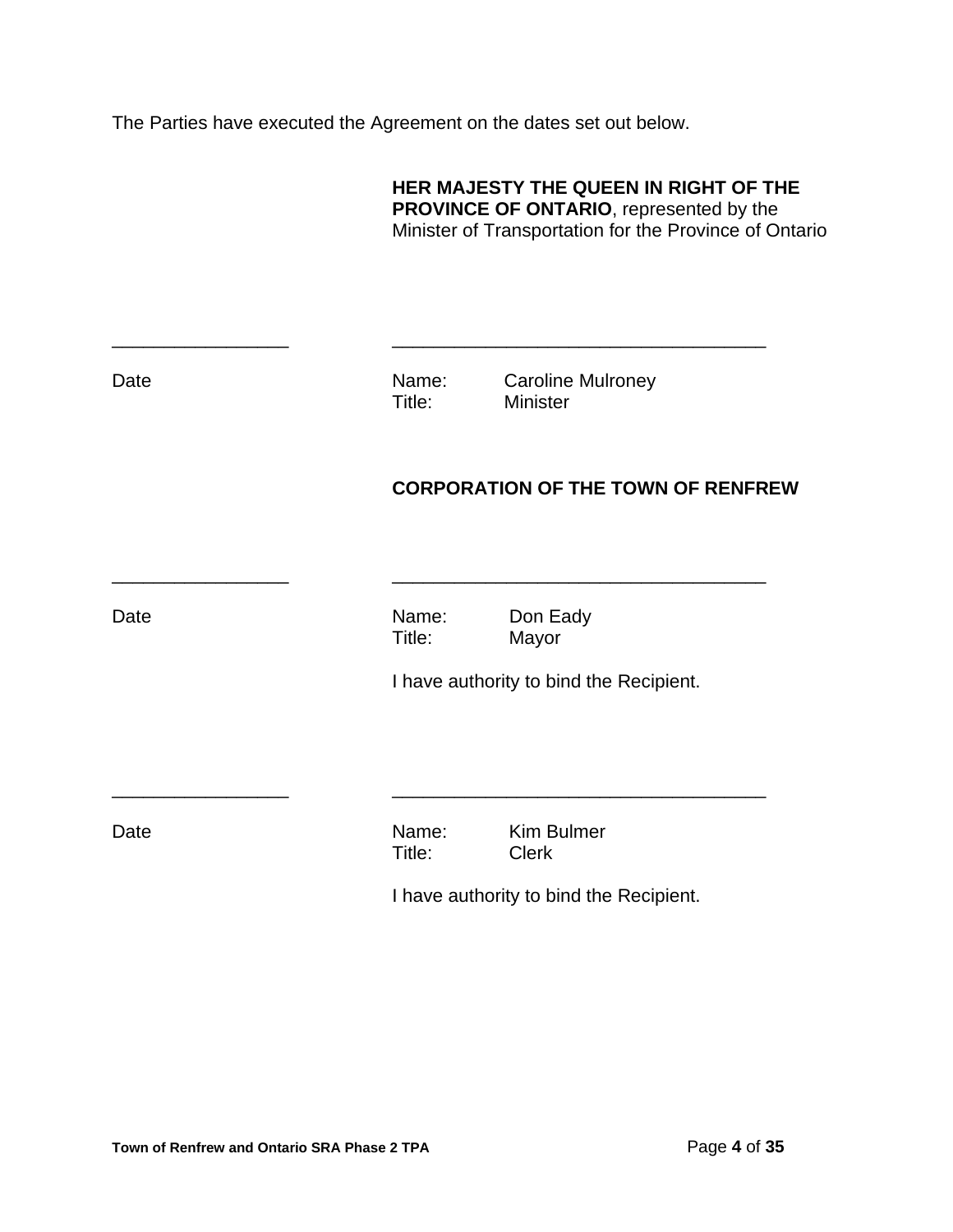### **SCHEDULE "A" GENERAL TERMS AND CONDITIONS**

### **A1.0 INTERPRETATION AND DEFINITIONS**

- A1.1 **Interpretation.** For the purposes of interpretation:
	- (a) words in the singular include the plural and vice-versa;
	- (b) words in one gender include all genders;
	- (c) the headings do not form part of the Agreement; they are for reference only and will not affect the interpretation of the Agreement;
	- (d) any reference to dollars or currency will be in Canadian dollars and currency; and
	- (e) all accounting terms not otherwise defined in the Agreement have their ordinary meanings.
- A1.2 **Definitions.** In the Agreement, the following terms will have the following meanings:

**"Agreement"** means this agreement, entered into between the Province and the Recipient, all of the schedules and the sub-schedule listed in section 1.1 (Schedules and Sub-schedule to the Agreement), and any amending agreement entered into pursuant to section 4.1 (Amending the Agreement).

**"Authorities"** means any government authority, agency, body or department, whether federal, provincial or municipal, having or claiming jurisdiction over the Recipient's transit system, any Financial Impact, or the Agreement.

**"Business Day"** means any working day, Monday to Friday inclusive, excluding statutory and other holidays, namely: New Year's Day; Family Day; Good Friday; Easter Monday; Victoria Day; Canada Day; Civic Holiday; Labour Day; Thanksgiving Day; Remembrance Day; Christmas Day; Boxing Day and any other day on which the Province has elected to be closed for business.

**"Communications Activities"** means, but is not limited to, public or media events or ceremonies including key milestone events, news releases, reports, web and social media products or postings, blogs, news conferences, public notices, physical and digital signs, publications, success stories and vignettes, photos, videos, multi-media content, advertising campaigns, awareness campaigns, editorials, multi-media products, and all related communication materials in respect of the Agreement.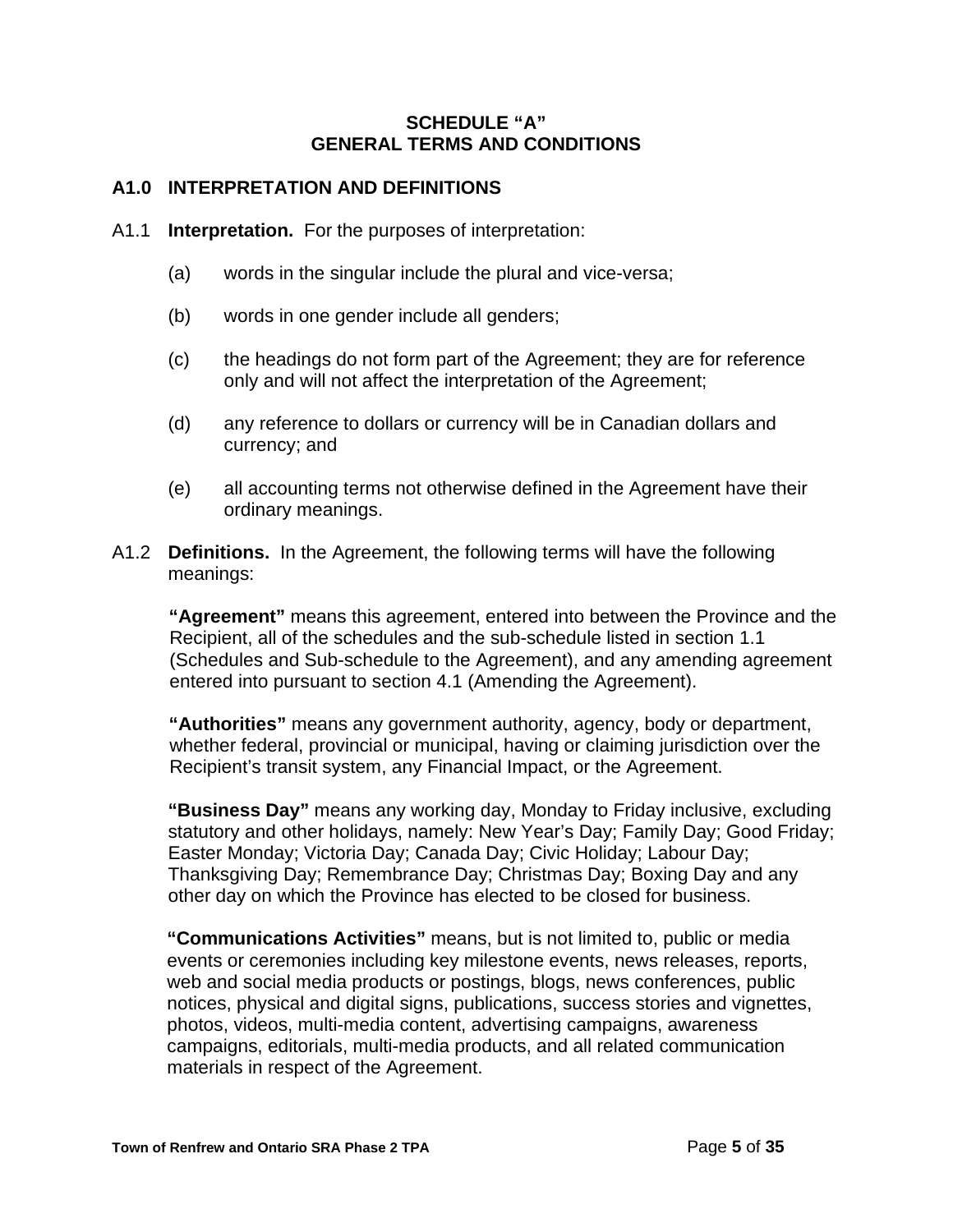**"Effective Date"** means the date of signature by the last signing Party to the Agreement.

**"Eligible Expenditures"** means the costs of the Financial Impacts that are eligible for funding by the Province under the Agreement, and that are further described in section C2.1 (Scope of Eligible Expenditures).

**"Eligibility Period"** means the period starting on or after October 1, 2020 and ending on or before March 31, 2021.

**"Event of Default"** has the meaning ascribed to it in section A12.1 (Events of Default).

**"Expiry Date"** means March 31, 2022.

**"Financial Impacts"** means the net revenue losses and additional net operating and capital costs the Recipient has incurred in respect of the Recipient's municipal transit system as a result of the COVID-19 pandemic.

**"Funds"** means the money the Province provides to the Recipient pursuant to the Agreement.

**"Indemnified Parties"** means Her Majesty the Queen in right of Ontario, and includes Her ministers, agents, appointees, and employees.

**"Ineligible Expenditures"** means the costs that are ineligible for funding by the Province under the Agreement, and that are further described in section C3.1 (Scope of Ineligible Expenditures).

**"Loss"** means any cause of action, liability, loss, cost, damage, or expense (including legal, expert and consultant fees) that anyone incurs or sustains as a result of or in connection with the Recipient's transit system, any Financial Impact or with any other part of the Agreement.

**"Low-performing Route"** means any bus route deemed by a Recipient as not meeting service objectives or where service has been reduced or cancelled for not meeting service objectives.

**"Maximum Funds"** means \$5,993.

**"Notice"** means any communication given or required to be given pursuant to the Agreement.

**"Notice Period"** means the period of time within which the Recipient is required to remedy an Event of Default, pursuant to paragraph A12.3(b), and includes any such period or periods of time by which the Province extends that time in accordance with section A12.4 (Recipient not Remedying).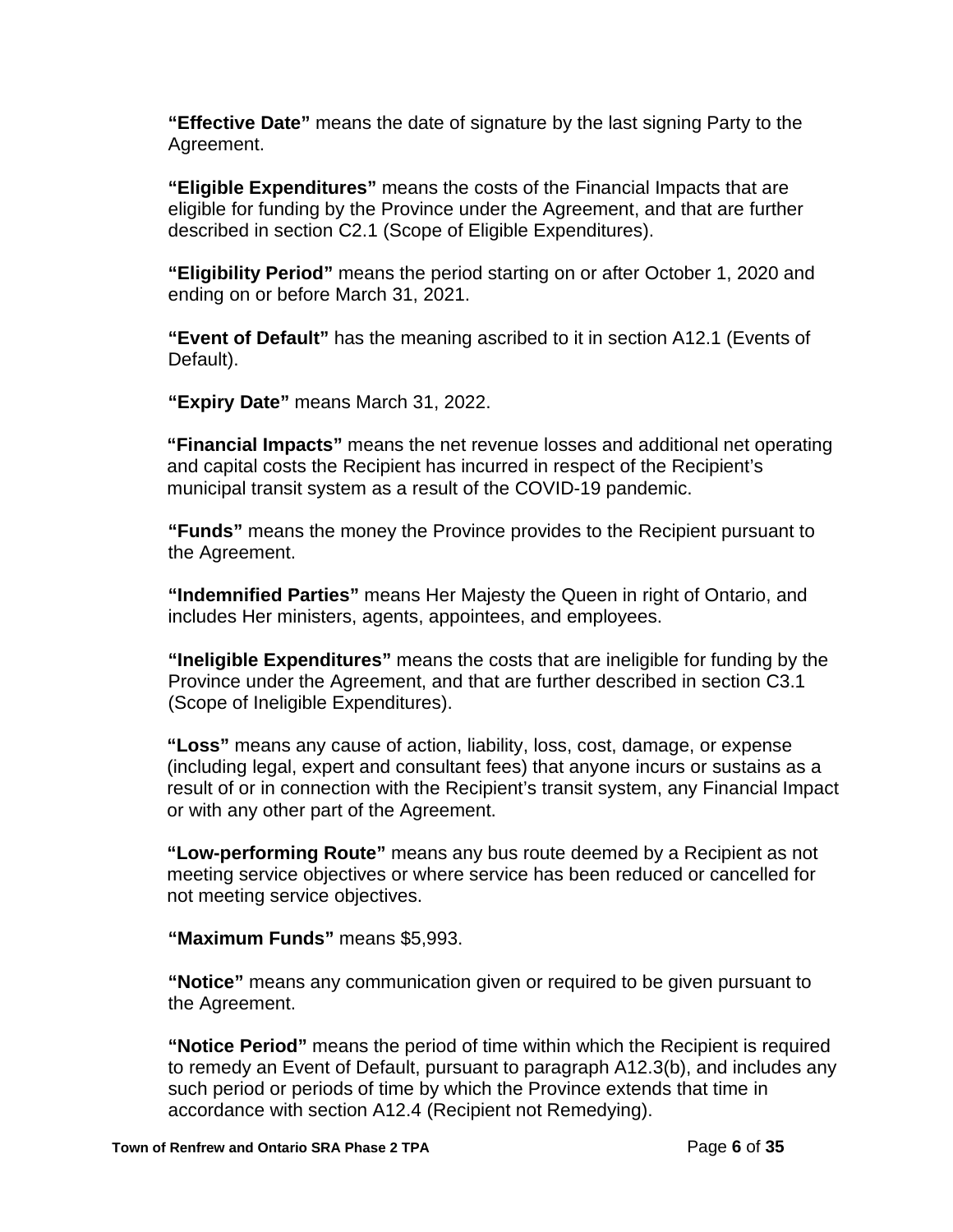**"On-demand Microtransit"** means small scale, flexible transportation services where rides are ordered on-demand.

**"Parties"** means the Province and the Recipient.

**"Party"** means either the Province or the Recipient.

**"Proceeding"** means any action, claim, demand, lawsuit, or other proceeding that anyone makes, brings or prosecutes as a result of or in connection with the Recipient's transit system, any Financial Impact or with any other part of the Agreement.

**"Records Review"** means any assessment the Province conducts pursuant to section A7.4 (Records Review).

**"Reports"** means the reports described in Schedule "D" (Claim and Attestation Submission, Supporting Documentation and Payment Procedures).

**"Requirements of Law"** means all applicable requirements, laws, statutes, codes, acts, ordinances, approvals, orders, decrees, injunctions, by-laws, rules, regulations, official plans, permits, licences, authorizations, directions, and agreements with all Authorities.

**"SRA Phase 1 Contribution"** means the funding for the SRA Phase 1 the Province provided to the Recipient in September 2020 and that is further described in the 4<sup>th</sup> paragraph of the Background to the Agreement.

# **A2.0 REPRESENTATIONS, WARRANTIES AND COVENANTS**

- A2.1 **General.**The Recipient represents, warrants and covenants that:
	- (a) it has, and will continue to have, the experience and expertise necessary to operate its transit system;
	- (b) it is in compliance with, and will continue to comply with, all Requirements of Law related to any aspect of the Recipient's transit system, Financial Impacts, and the Funds;
	- (c) if Funds are used for acquired goods or services, or both, these were acquired in compliance with the Recipient's policies and procedures and, to the extent possible under the COVID-19 pandemic unprecedented times, through a process that promotes the best value for the money;
	- (d) it is in compliance with the insurance requirements set out in section A10.1 (Recipient's Insurance); and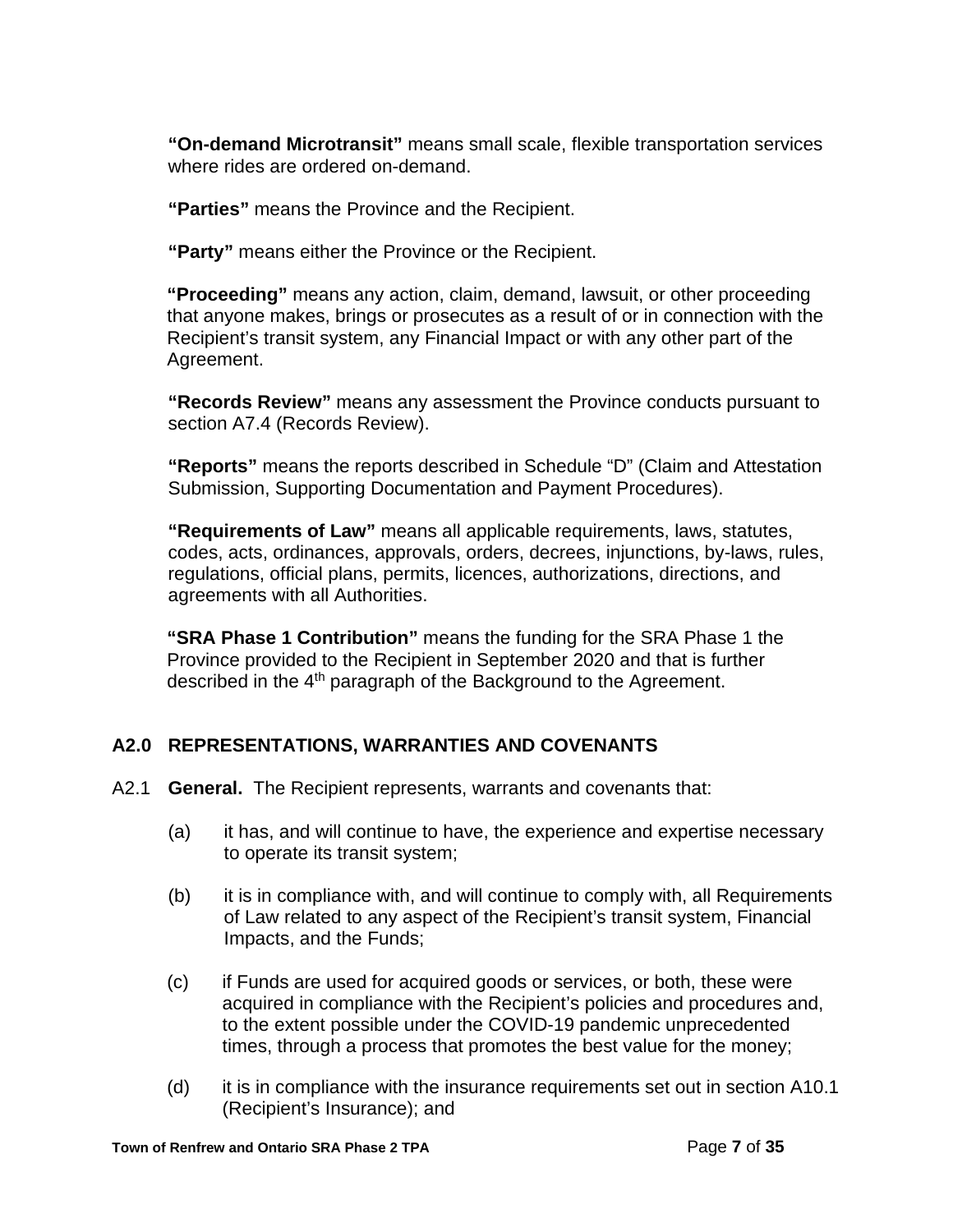(e) unless otherwise provided for in the Agreement, any information the Recipient provided to the Province in support of its request for funds including, without limitation, information relating to any eligibility requirements, the Recipient's transit system, any Financial Impact and related timelines was true and complete at the time the Recipient provided it and will continue to be true and complete.

### A2.2 **Execution of Agreement.** The Recipient represents and warrants that it has:

- (a) the full power and authority to enter into the Agreement; and
- (b) taken all necessary actions to authorize the execution of the Agreement, including passing a municipal by-law authorizing the Recipient to enter into the Agreement.
- A2.3 **Governance.** The Recipient represents, warrants, and covenants that it has, will maintain in writing, and will follow:
	- (a) procedures to enable the Recipient to manage the Funds prudently and effectively;
	- (b) procedures to address any identified risks to the Recipient's ability to claim Eligible Expenditures within the Eligibility Period, all in a timely manner;
	- (c) procedures to enable the preparation and submission of all Reports required pursuant to Article A7.0 (Reporting, Accounting and Review); and
	- (d) procedures to enable the Recipient to address such other matters as the Recipient considers necessary to carry out its obligations under the Agreement.
- A2.4 **Supporting Proof.** Upon request of the Province and within the timelines set out in the request, the Recipient will provide the Province with proof of the matters referred to in this Article A2.0 (Representations, Warranties and Covenants).

# **A3.0 TERM OF THE AGREEMENT**

A3.1 **Term.** The term of the Agreement will commence on the Effective Date and will expire on the Expiry Date unless terminated earlier pursuant to Article A11.0 (Termination on Notice) or Article A12.0 (Event of Default, Corrective Action, and Termination for Default).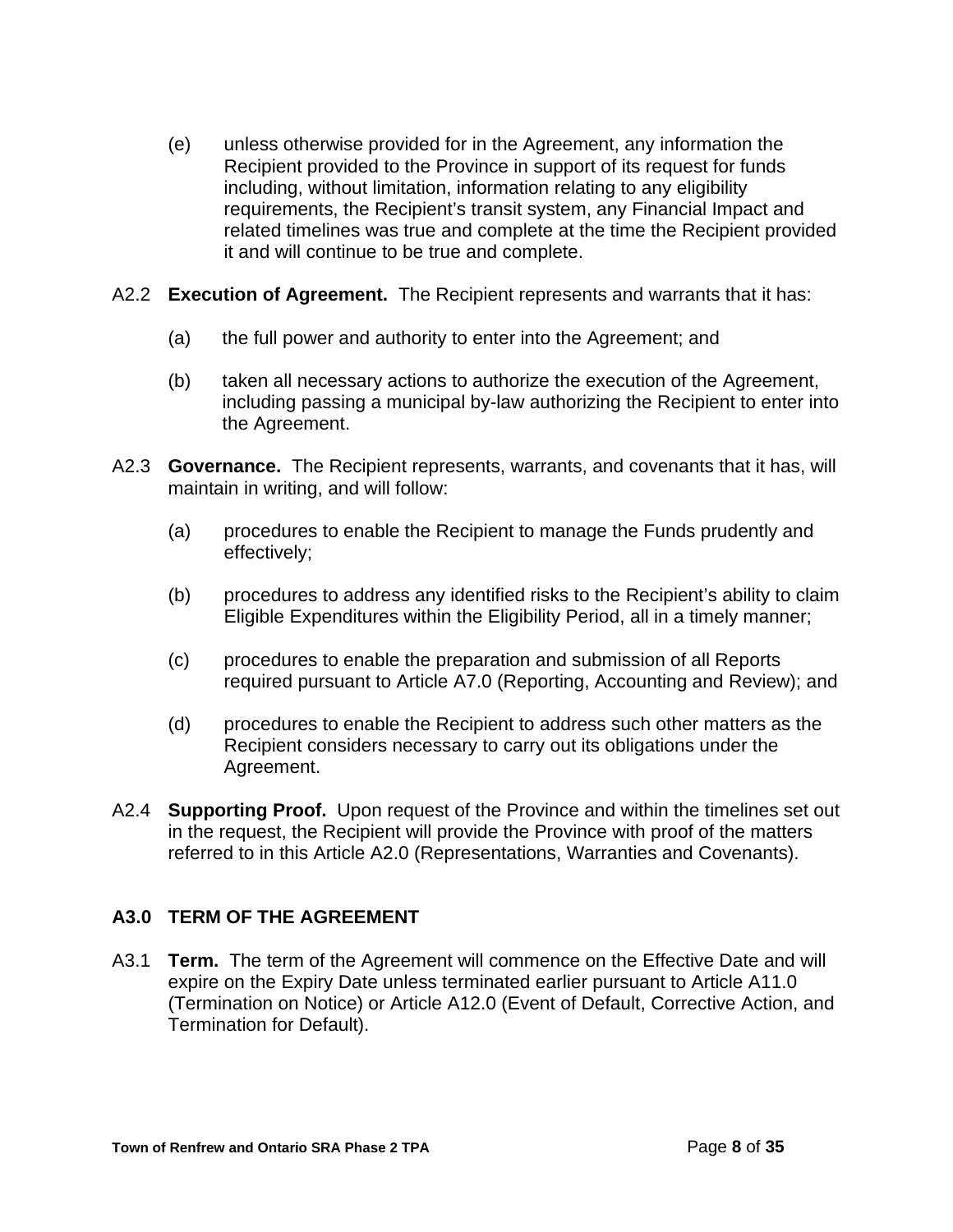### **A4.0 FUNDS**

### A4.1 **Funds Provided.** The Province will:

- (a) provide the Recipient up to the Maximum Funds for Eligible Expenditures;
- (b) provide the Funds to the Recipient in accordance with the payment procedures in Schedule "D" (Claim and Attestation Submission, Supporting Documentation and Payment Procedures); and
- (c) deposit the Funds into an account designated by the Recipient provided that the account:
	- (i) resides at a Canadian financial institution; and
	- (ii) is in the name of the Recipient.

#### A4.2 **Limitation on Payment of Funds.** Despite section A4.1 (Funds Provided):

- (a) in addition to any other limitations under the Agreement on the payment of Funds by the Province, the Province is not obligated to provide any Funds to the Recipient unless the Recipient fulfils the special conditions listed in section A27.1 (Special Conditions);
- (b) the Province may adjust the amount of Funds it provides to the Recipient based upon the Province's assessment of one or more of the following events:
	- (i) of the information the Recipient provides to the Province pursuant to section A7.2 (Preparation and Submission); and
	- (ii) the SRA Phase 1 Contribution funding provided to the Recipient exceeds the additional municipal transit expenses the Recipient incurred, as a result of the COVID-19 pandemic, on or after April 1, 2020 and on or before September 30, 2020.
- A4.3 **Use of Funds.** The Recipient will do all of the following:
	- (a) spend the Funds only on Eligible Expenditures; and
	- (b) not use the Funds to cover any Eligible Expenditure that has or will be funded or reimbursed by one or more of any third party, including any level of government, or ministry, agency, or organization of the Government of Ontario, other than the Province pursuant to the Agreement.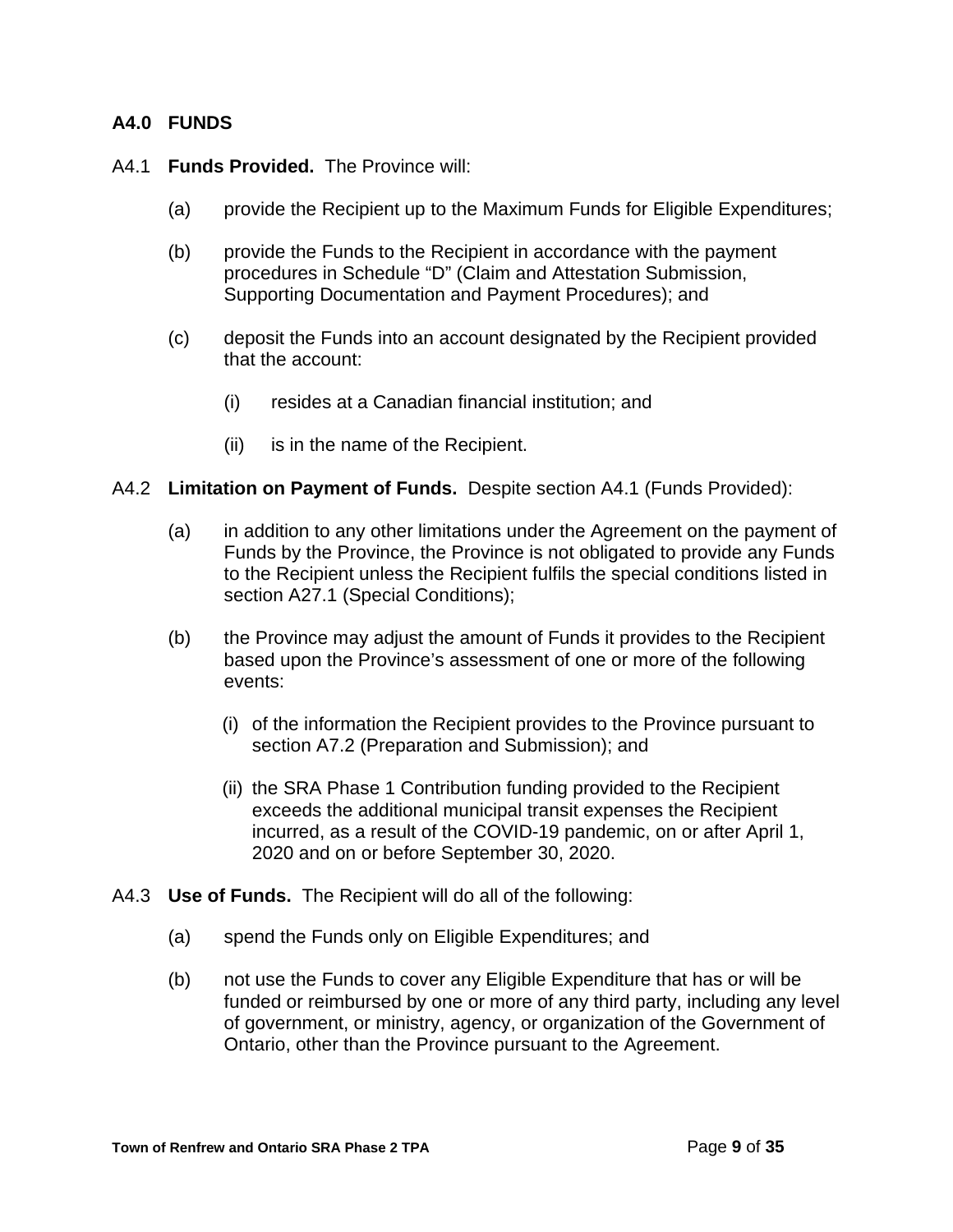- A4.4 **SRA Phase 1 Contribution, Rebates, Credits and Refunds.** The Province will calculate Funds based on the actual losses or costs to the Recipient for the Financial Impacts, less any actual losses or costs (including taxes) for which the Recipient has received, will receive, or is eligible to receive, SRA Phase 1 Contribution, a rebate, credit or refund.
- A4.5 **Interest-Bearing Account.** If the Province provides Funds before the Recipient's immediate need for the Funds, the Recipient will place the Funds in an interest-bearing account in the name of the Recipient at a Canadian financial institution.
- A4.6 **Interest.** If the Recipient earns any interest on the Funds, the Province may:
	- (a) deduct an amount equal to the interest from any further instalments of Funds; or
	- (b) demand from the Recipient the payment of an amount equal to the interest.

# **A5.0 RECIPIENT'S DISPOSAL OF ASSETS**

A5.1 **Disposal.** The Recipient will not, without the Province's prior written consent and prior to the Expiry Date or earlier termination of the Agreement, sell, lease, or otherwise dispose of any asset purchased or created with the Funds.

# **A6.0 CONFLICT OF INTEREST**

- A6.1 **No Conflict of Interest.**The Recipient represents and warrants that there is and there will continue to be no conflict of interest in respect of any Eligible Expenditures claimed under the Agreement or the Financial Impacts and that the Recipient will use the Funds without an actual, potential, or perceived conflict of interest.
- A6.2 **Conflict of Interest Includes.** For the purposes of this Article A6.0 (Conflict of Interest), a conflict of interest includes any circumstances where:
	- (a) the Recipient; or
	- (a) any person who has the capacity to influence the Recipient's decisions,

has outside commitments, relationships, or financial interests that could, or could be seen to, interfere with the Recipient's objective, unbiased, and impartial judgment relating to the Eligible Expenditures claimed under the Agreement, the Financial Impacts or the use of the Funds.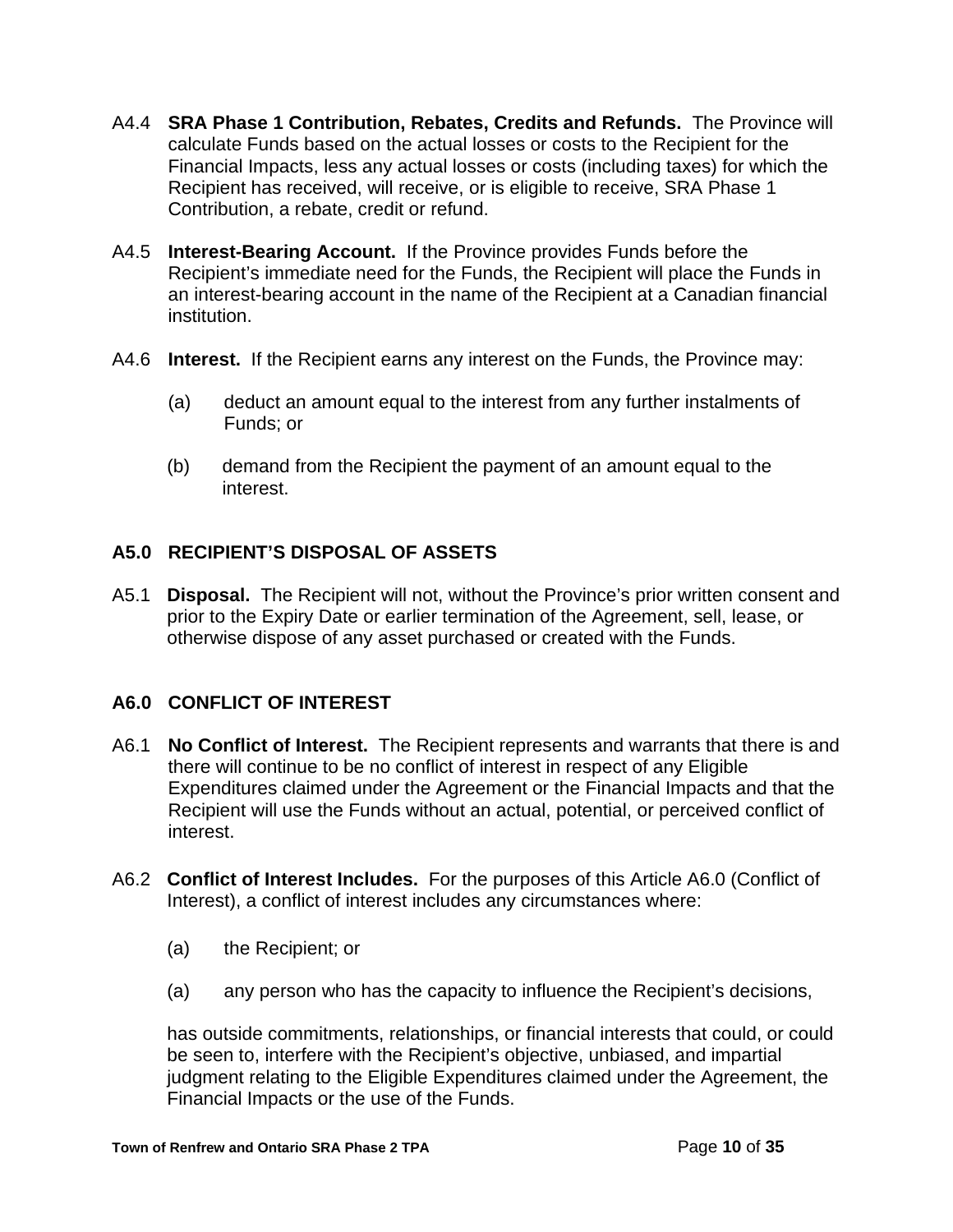### A6.3 **Disclosure to Province.** The Recipient will:

- (a) disclose to the Province, without delay, any situation that a reasonable person would interpret as an actual, potential, or perceived conflict of interest; and
- (a) comply with any terms and conditions that the Province may prescribe as a result of the disclosure.

## **A7.0 REPORTING, ACCOUNTING AND REVIEW**

- A7.1 **Province Includes.** For the purposes of sections A7.4 (Records Review), A7.5 (Inspection and Removal) and A7.6 (Cooperation), **"Province"** includes any auditor or representative the Province may identify.
- A7.2 **Preparation and Submission.** The Recipient will:
	- (a) submit to the Province at the address referred to in section A15.1 (Notice in Writing and Addressed):
		- (i) all Reports in accordance with the timelines and content requirements as provided for in Schedule "D" (Claim and Attestation Submission, Supporting Documentation and Payment Procedures); and
		- (ii) any other reports in accordance with any timelines and content requirements the Province may specify from time to time; and
	- (b) ensure that all Reports and other reports are:
		- (i) completed to the satisfaction of the Province; and
		- (ii) signed by an authorized signing officer of the Recipient.
- A7.3 **Record Maintenance.** The Recipient will keep and maintain for a period of seven years from their creation:
	- (a) proper and accurate financial accounts and records, kept in a manner consistent with generally accepted accounting principles in effect in Canada or with the public sector accounting standards approved or recommended by the Public Sector Accounting Board including, without limitation, its contracts, invoices, statements, receipts, and vouchers and any other evidence of payment relating to the Funds or otherwise to the Eligible Expenditures claimed under the Agreement or Financial Impacts; and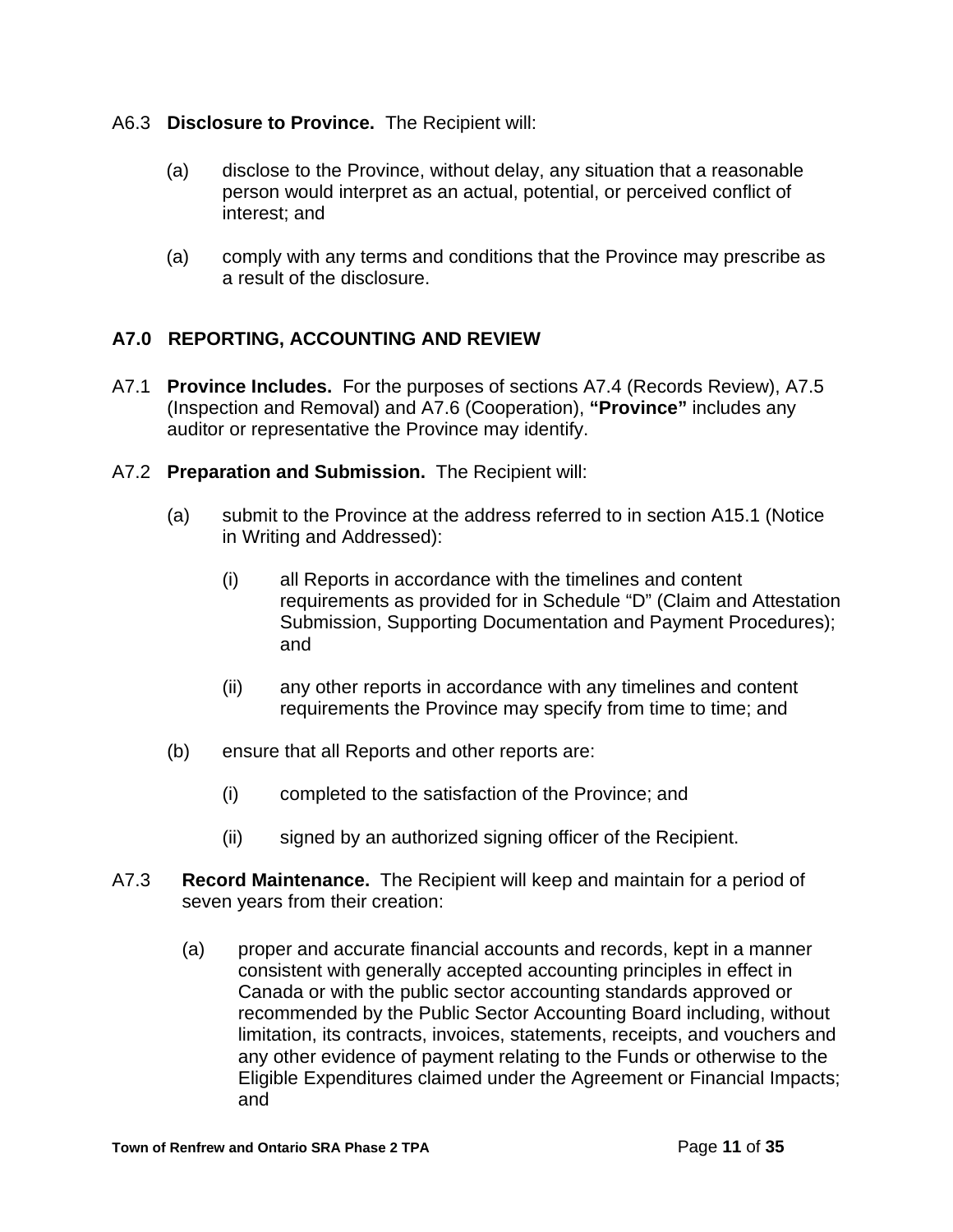- (b) all non-financial records and documents relating to the Funds or otherwise to the Eligible Expenditures claimed under the Agreement or Financial Impacts.
- A7.4 **Records Review.** The Province may, at its own expense, upon twenty-four hours' Notice to the Recipient and during normal business hours, enter upon the Recipient's premises to conduct an audit or investigation of the Recipient regarding the Recipient's compliance with the Agreement, including assessing any of the following:
	- (a) the truth of any of the Recipient's representations and warranties; and
	- (b) the Recipient's allocation and expenditure of the Funds.
- A7.5 **Inspection and Removal.** For the purposes of any Records Review, the Province may take one or more of the following actions:
	- (a) inspect and copy any records and documents referred to in section A7.3 (Record Maintenance); and
	- (b) remove any copies the Province makes pursuant to section A7.5(a).
- A7.6 **Cooperation.** To assist the Province in respect of its rights provided for in section A7.5 (Inspection and Removal), the Recipient will cooperate with the Province by:
	- (a) ensuring that the Province has access to the records and documents including, without limitation, paid invoices and original receipts, wherever they are located;
	- (b) assisting the Province in copying records and documents;
	- (c) providing to the Province, in the form the Province specifies, any information the Province identifies; and
	- (d) carrying out any other activities the Province requests.
- A7.7 **No Control of Records.** No provision of the Agreement will be construed so as to give the Province any control whatsoever over the Recipient's records.
- A7.8 **Auditor General.** The Province's rights under Article A7.0 (Reporting, Accounting and Review) are in addition to any rights provided to the Auditor General pursuant to section 9.2 of the *Auditor General Act* (Ontario).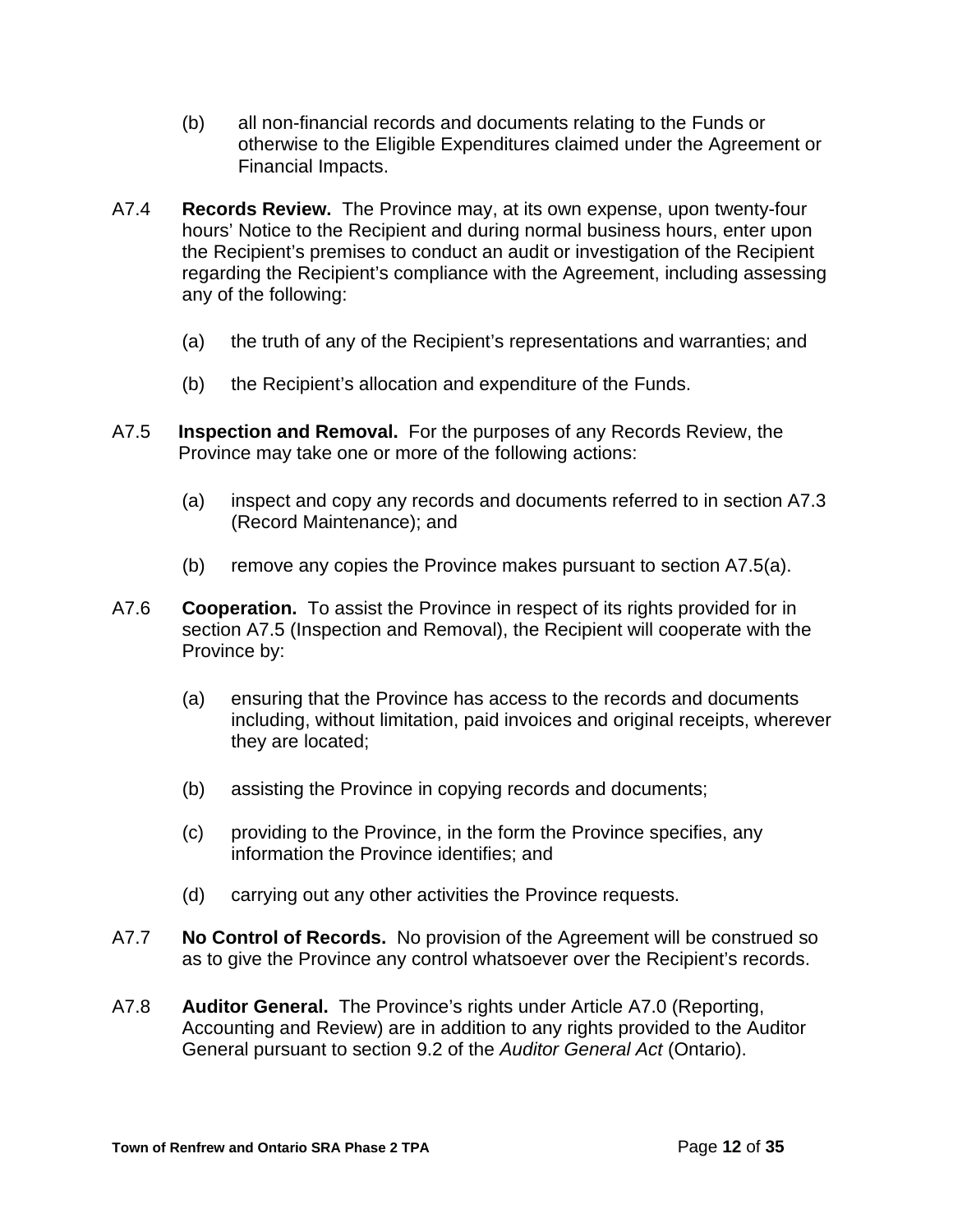## **A8.0 COMMUNICATIONS REQUIREMENTS**

- A8.1 **Acknowledge Support.** Unless the Province directs the Recipient to do otherwise, the Recipient will in each of its Agreement-related publications whether written, oral or visual:
	- (a) acknowledge the support of the Province for the Funds provided under the Agreement;
	- (b) ensure that any acknowledgement is in a form and manner as the Province directs; and
	- (c) indicate that the views expressed in the publication are the views of the Recipient and do not necessarily reflect those of the Province.
- **A8.2 Request from the Province in Respect of Communications Activities.** The Recipient will, upon Notice from the Province, provide the Province with any information the Province may request in respect of any Communications Activities.

## **A9.0 INDEMNITY**

A9.1 **Indemnification.** The Recipient will indemnify and hold harmless the Indemnified Parties from and against any Loss and any Proceeding, unless solely caused by the negligence or wilful misconduct of the Indemnified Parties.

# **A10.0 INSURANCE**

A10.1 **Recipient's Insurance.** The Recipient is responsible for its own insurance and has been carrying, at its own costs and expense, and requiring the same from its subcontractors, all the necessary and appropriate insurance that a prudent municipality in similar circumstances would maintain in order to protect itself and the Indemnified Parties and support the Recipient's indemnification set out in section A9.1 (Indemnification). For greater certainty, the Recipient is not covered by the Province of Ontario's insurance program and no protection will be afforded to the Recipient by the Government of Ontario for any Loss or Proceeding that may arise out of the Financial Impacts or the Agreement.

# **A11.0 TERMINATION ON NOTICE**

A11.1 **Termination on Notice.** The Province may terminate the Agreement at any time without liability, penalty, or costs upon giving at least 30 days' Notice to the Recipient.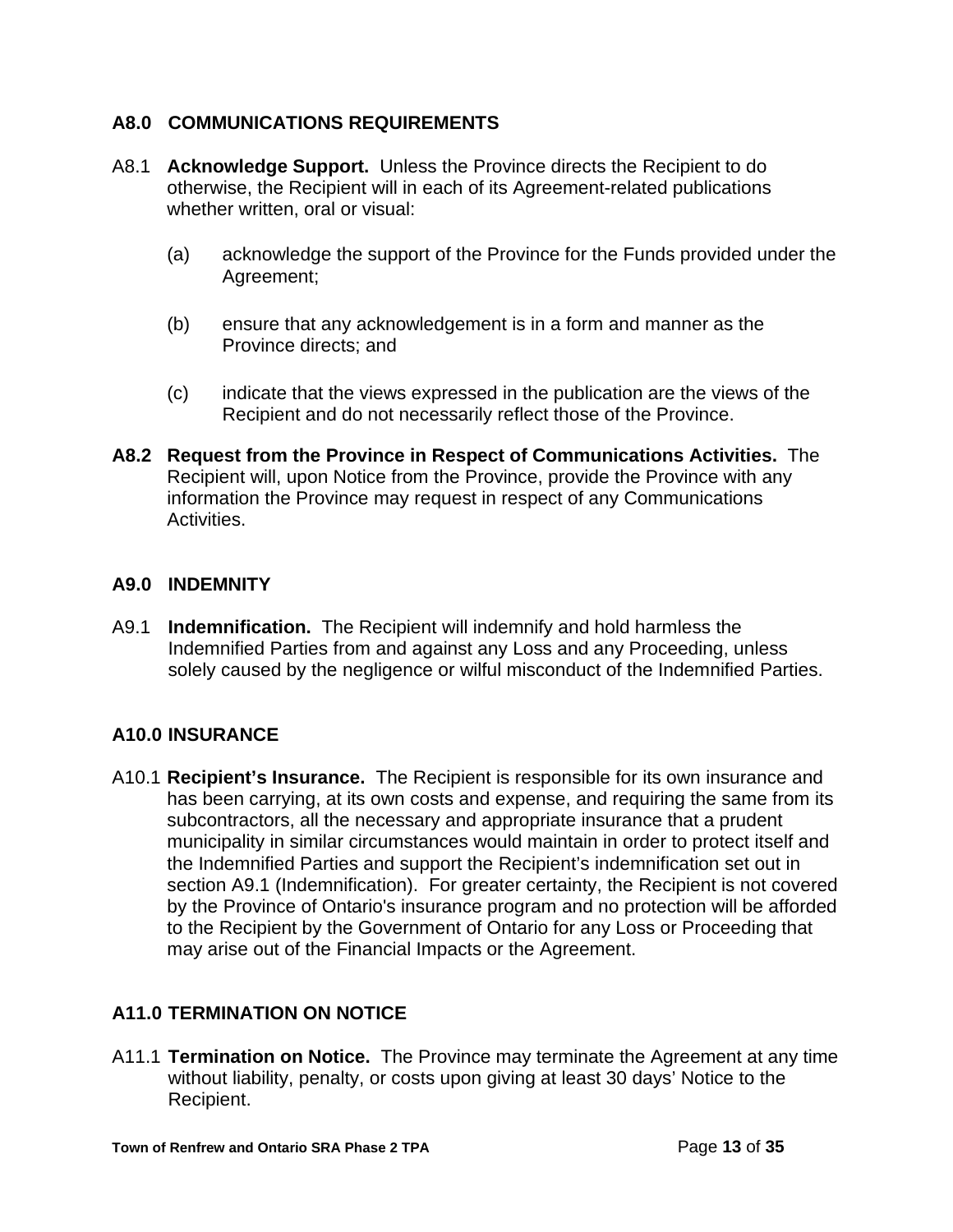- A11.2 **Consequences of Termination on Notice by the Province.** If the Province terminates the Agreement pursuant to section A11.1 (Termination on Notice), the Province may take one or more of the following actions:
	- (a) cancel all further instalments of Funds; and
	- (b) demand from the Recipient the payment of any Funds remaining in the possession or under the control of the Recipient.

### **A12.0 EVENT OF DEFAULT, CORRECTIVE ACTION, AND TERMINATION FOR DEFAULT**

- A12.1 **Events of Default.** It will constitute an Event of Default if, in the opinion of the Province, the Recipient breaches any representation, warranty, covenant, or other material term of the Agreement including, without limitation, failing to do any of the following in accordance with the terms and conditions of the Agreement:
	- (a) use or spend any of the Funds or related interest for a purpose other than that contemplated under the Agreement without the prior written consent of the Province; or
	- (b) provide, in accordance with section A7.2 (Preparation and Submission), Reports or such other reports as may have been requested pursuant to paragraph A7.2(b).
- A12.2 **Consequences of Events of Default and Corrective Action.** If an Event of Default occurs, the Province may, at any time, take one or more of the following actions:
	- (a) provide the Recipient with an opportunity to remedy the Event of Default;
	- (b) suspend the payment of Funds for such period as the Province determines appropriate;
	- (c) reduce the amount of the Funds;
	- (d) cancel all further instalments of Funds;
	- (e) demand from the Recipient the payment of any Funds remaining in the possession or under the control of the Recipient;
	- (f) demand from the Recipient the payment of an amount equal to any Funds the Recipient used, but did not use in accordance with the Agreement;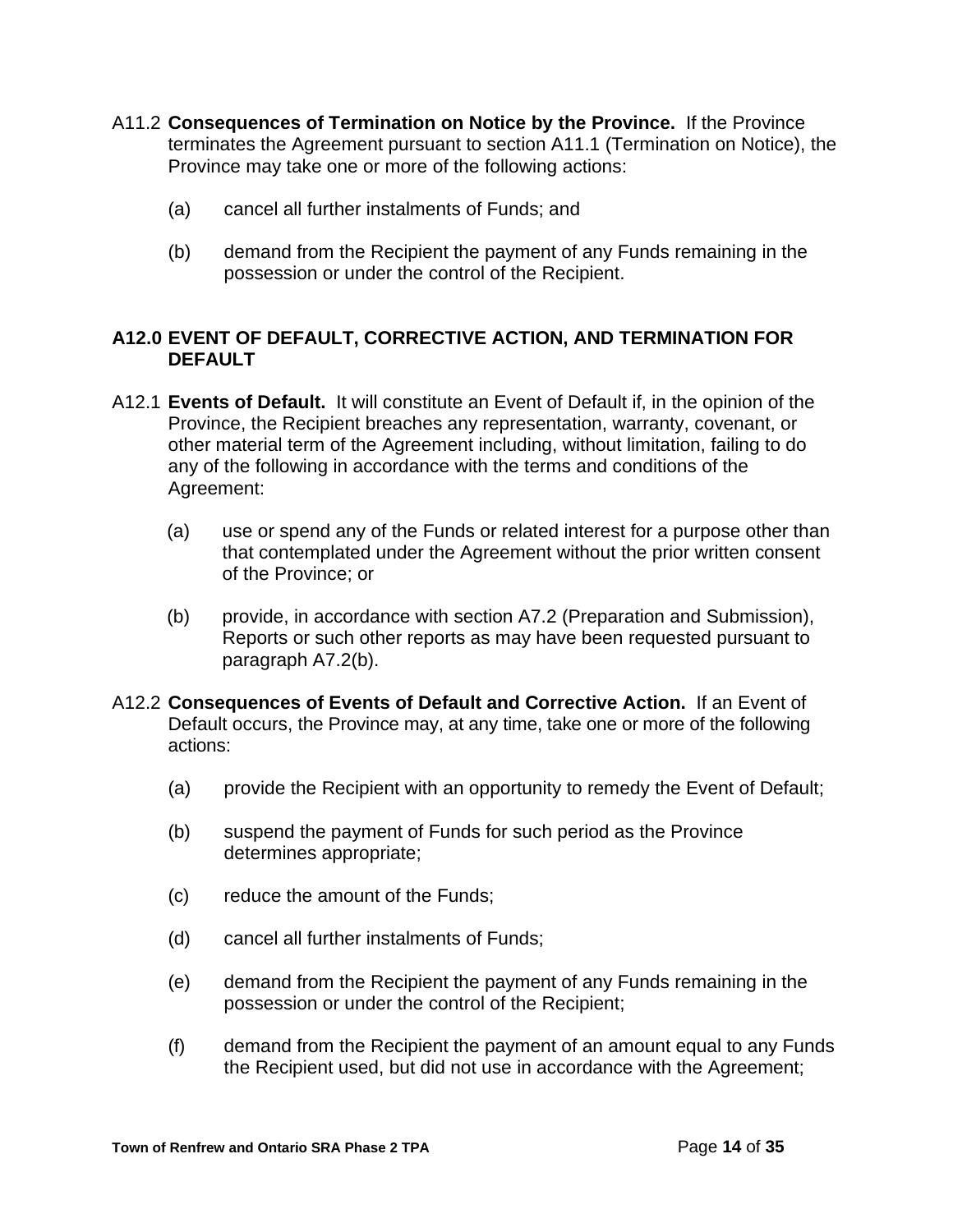- (g) demand from the Recipient the payment of an amount equal to any Funds the Province provided to the Recipient;
- (h) demand from the Recipient the payment of an amount equal to the costs the Province incurred or incurs to enforce its rights under the Agreement, including the costs of any Record Review and the costs it incurs to collect any amounts the Recipient owes to the Province; and
- (i) terminate the Agreement at any time, including immediately, without liability, penalty or costs to the Province upon giving Notice to the Recipient.
- A12.3 **Opportunity to Remedy.** If, in accordance with paragraph A12.2(a), the Province provides the Recipient with an opportunity to remedy the Event of Default, the Province will provide Notice to the Recipient of:
	- (a) the particulars of the Event of Default; and
	- (b) the Notice Period.
- A12.4 **Recipient not Remedying.** If the Province has provided the Recipient with an opportunity to remedy the Event of Default pursuant to paragraph A12.2(a), and:
	- (a) the Recipient does not remedy the Event of Default within the Notice Period;
	- (b) it becomes apparent to the Province that the Recipient cannot completely remedy the Event of Default within the Notice Period; or
	- (c) the Recipient is not proceeding to remedy the Event of Default in a way that is satisfactory to the Province,

the Province may extend the Notice Period, or initiate any one or more of the actions provided for in paragraphs  $A12.2$  (b), (c), (d), (e), (f), (g), (h) and (i).

A12.5 **When Termination Effective.** Termination under this Article A12.0 (Event of Default, Corrective Action, and Termination for Default) will take effect as provided for in the Notice.

# **A13.0 FUNDS UPON EXPIRY**

A13.1 **Funds Upon Expiry.** The Recipient will, upon expiry of the Agreement, pay to the Province any Funds and SRA Phase 1 Contribution and related interest remaining in its possession or under its control.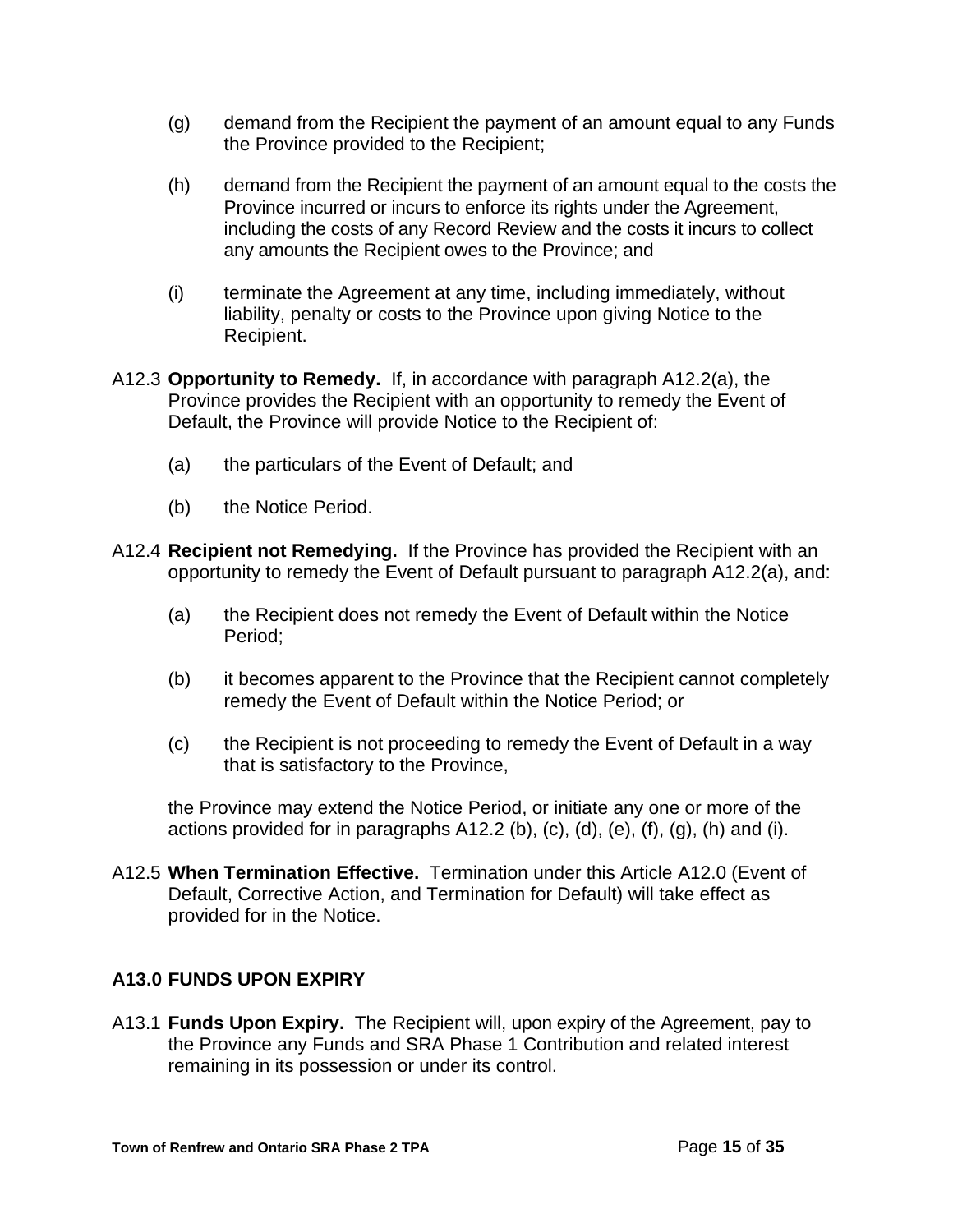# **A14.0 DEBT DUE AND PAYMENT**

- A14.1 **Payment of Overpayment.** If at any time the Province provides Funds in excess of the amount to which the Recipient is entitled under the Agreement, the Province may:
	- (a) deduct an amount equal to the excess Funds from any further instalments of Funds; or
	- (b) demand that the Recipient pay an amount equal to the excess Funds to the Province.

A14.2 **Debt Due.** If, pursuant to the Agreement:

- (a) the Province demands from the Recipient the payment of any Funds or an amount equal to any Funds; or
- (b) the Recipient owes any Funds or SRA Phase 1 Contribution, or an amount equal to any Funds or SRA Phase 1 Contribution to the Province, whether or not the Province has demanded their payment,

such amounts will be deemed to be a debt due and owing to the Province by the Recipient, and the Recipient will pay the amounts to the Province immediately, unless the Province directs otherwise.

- A14.3 **Interest Rate.** The Province may charge the Recipient interest on any money owing by the Recipient at the then current interest rate charged by the Province of Ontario on accounts receivable.
- A14.4 **Payment of Money to Province.** The Recipient will pay any money owing to the Province by cheque payable to the "Ontario Minister of Finance" and delivered to the Province as provided for in Schedule "B" (Contact Information and Authorized Representatives).
- A14.5 **Fails to Pay.** Without limiting the application of section 43 of the *Financial Administration Act* (Ontario), if the Recipient fails to pay any amount owing under the Agreement, Her Majesty the Queen in right of Ontario may deduct any unpaid amount from any money payable to the Recipient by Her Majesty the Queen in right of Ontario.

# **A15.0 NOTICE**

- A15.1 **Notice in Writing and Addressed.** Notice will be:
	- (a) in writing;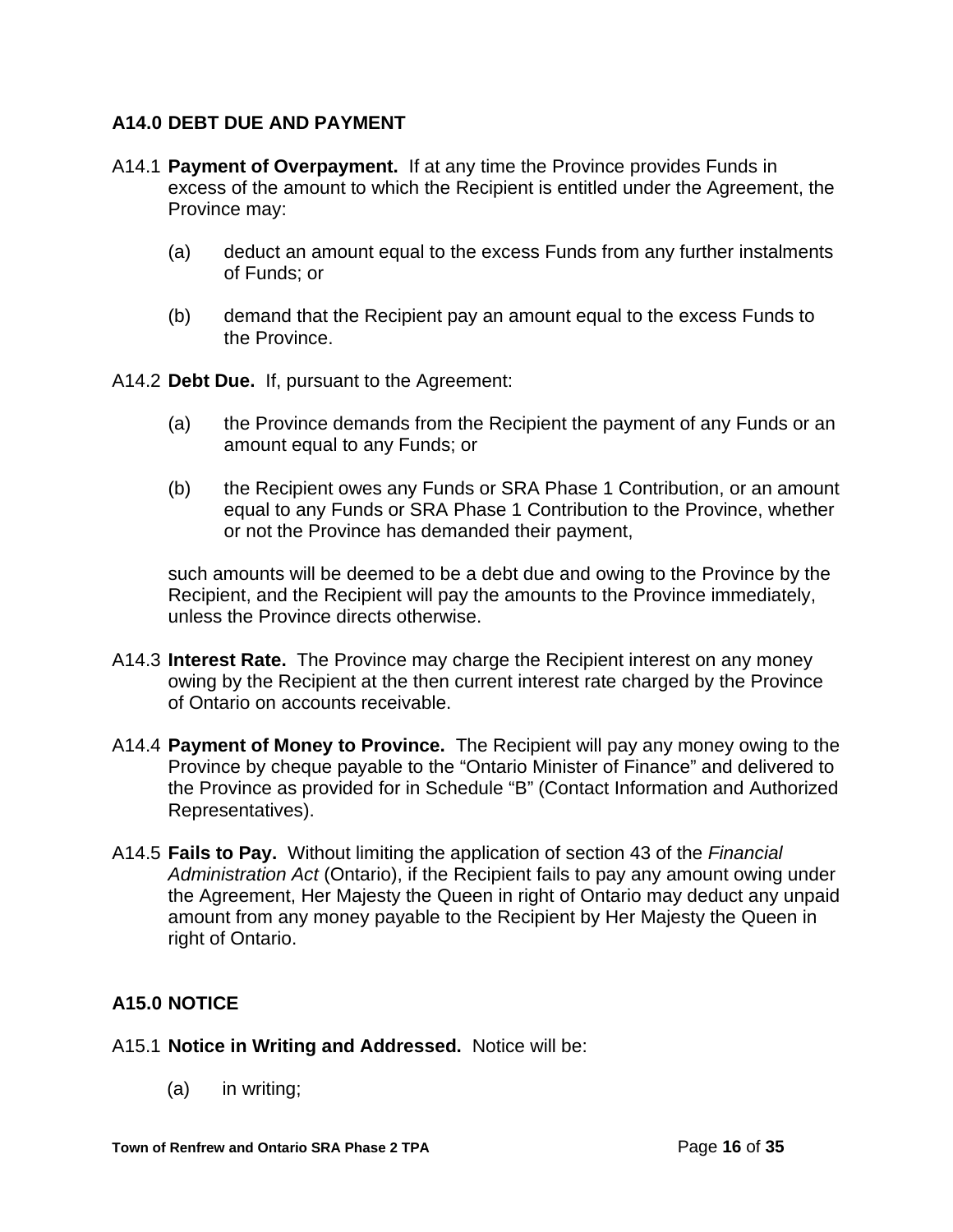- (b) delivered by email, postage-prepaid mail, personal delivery or courier; and
- (c) addressed to the Province and the Recipient as set out in Schedule "B" (Contact Information and Authorized Representatives), or as either Party later designates to the other by Notice.

A15.2 **Notice Given.** Notice will be deemed to have been given:

- (a) in the case of postage-prepaid mail, five Business Days after the Notice is mailed; and
- (b) in the case of email, personal delivery or courier on the date on which the Notice is delivered.
- A15.3 **Postal Disruption.** Despite paragraph A15.2(a), in the event of a postal disruption:
	- (a) Notice by postage-prepaid mail will not be deemed to be given; and
	- (b) the Party giving Notice will provide Notice by email, personal delivery or courier.

# **A16.0 CONSENT BY PROVINCE AND COMPLIANCE BY RECIPIENT**

A16.1 **Consent.** When the Province provides its consent pursuant to the Agreement:

- (a) it will do so by Notice;
- (b) it may attach any terms and conditions to the consent; and
- (c) the Recipient may rely on the consent only if the Recipient complies with any terms and conditions the Province may have attached to the consent.

# **A17.0 SEVERABILITY OF PROVISIONS**

A17.1 **Invalidity or Unenforceability of Any Provision.** The invalidity or unenforceability of any provision of the Agreement will not affect the validity or enforceability of any other provision of the Agreement.

# **A18.0 WAIVER**

A18.1 **Waiver Request.** Either Party may, by Notice, ask the other Party to waive an obligation under the Agreement.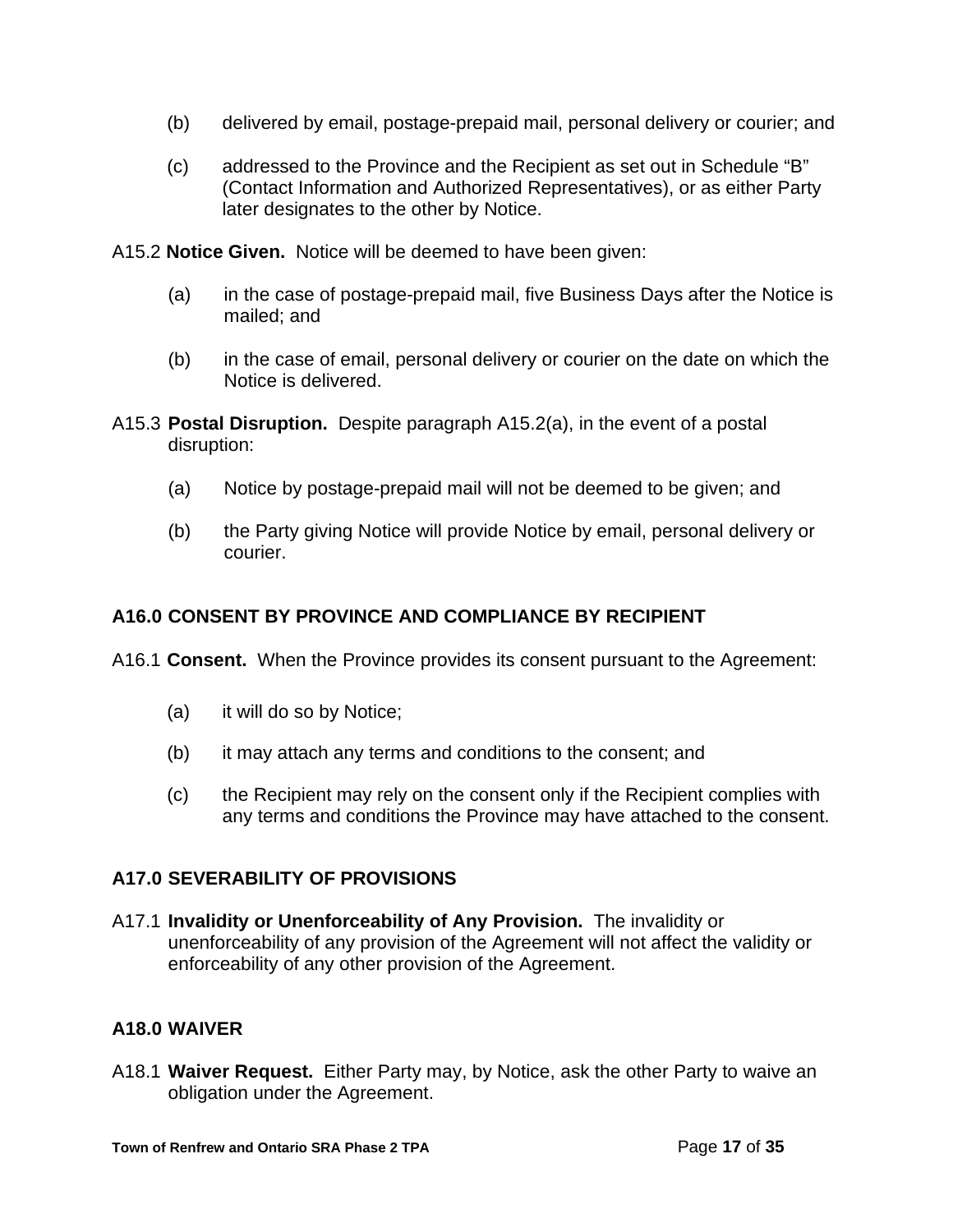- A18.2 **Waiver Applies.** If in response to a request made pursuant to section A18.1 (Waiver Request) a Party consents to a waiver, the waiver will:
	- (a) be valid only if the Party that consents to the waiver provides the consent by Notice; and
	- (b) apply only to the specific obligation referred to in the waiver.

## **A19.0 INDEPENDENT PARTIES**

A19.1 **Parties Independent.** The Recipient is not an agent, joint venturer, partner, or employee of the Province, and the Recipient will not represent itself in any way that might be taken by a reasonable person to suggest that it is, or take any actions that could establish or imply such a relationship.

## **A20.0 ASSIGNMENT OF AGREEMENT OR FUNDS**

- A20.1 **No Assignment.** The Recipient will not, without the prior written consent of the Province, assign any of its rights or obligations under the Agreement.
- A20.2 **Agreement Binding.** All rights and obligations contained in the Agreement will extend to and be binding on:
	- (a) the Recipient's successors, and permitted assigns; and
	- (b) the successors to Her Majesty the Queen in right of Ontario.

# **A21.0 GOVERNING LAW**

A21.1 **Governing Law.** The Agreement and the rights, obligations and relations of the Parties will be governed by and construed in accordance with the laws of the Province of Ontario and the applicable federal laws of Canada. Any actions or proceedings arising in connection with the Agreement will be conducted in the courts of Ontario, which will have exclusive jurisdiction over such proceedings.

# **A22.0 FURTHER ASSURANCES**

- A22.1 **Agreement into Effect.** The Recipient will:
	- (a) provide such further assurances as the Province may request from time to time with respect to any matter to which the Agreement pertains; and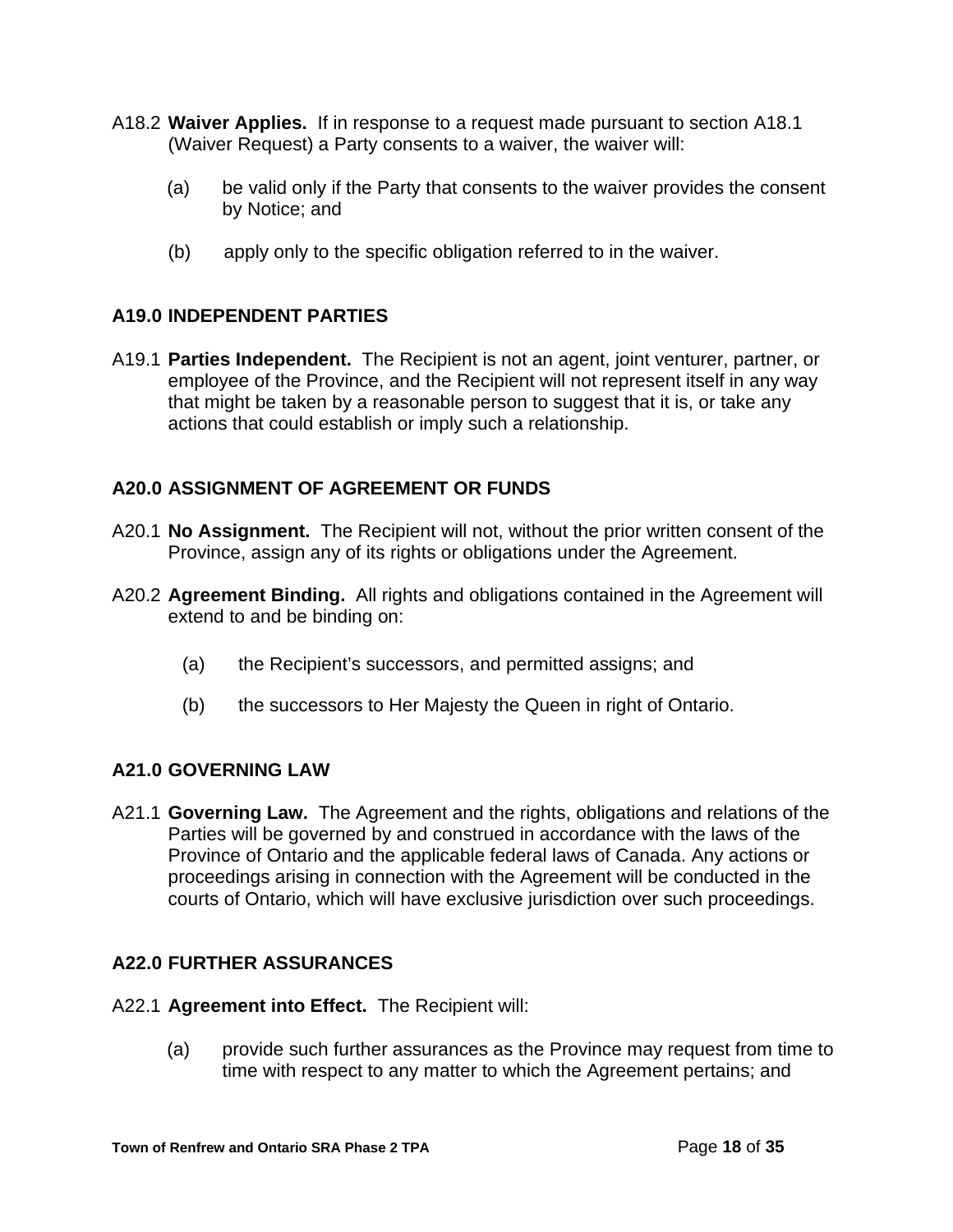(b) do or cause to be done all acts or things necessary to implement and carry into effect the terms and conditions of the Agreement to their full extent.

# **A23.0 JOINT AND SEVERAL LIABILITY**

A23.1 **Joint and Several Liability.** Where the Recipient is comprised of more than one entity, all such entities will be jointly and severally liable to the Province for the fulfillment of the obligations of the Recipient under the Agreement.

# **A24.0 RIGHTS AND REMEDIES CUMULATIVE**

A24.1 **Rights and Remedies Cumulative.** The rights and remedies of the Province under the Agreement are cumulative and are in addition to, and not in substitution for, any of its rights and remedies provided by law or in equity.

## **A25.0 FAILURE TO COMPLY WITH OTHER AGREEMENTS**

- A25.1 **Other Agreements.** If the Recipient:
	- (a) has failed to comply with any term, condition or obligation under any other agreement with Her Majesty the Queen in right of Ontario or one of Her agencies (a "**Failure**");
	- (b) has been provided with notice of such Failure in accordance with the requirements of such other agreement;
	- (c) has, if applicable, failed to rectify such Failure in accordance with the requirements of such other agreement; and
	- (d) such Failure is continuing,

the Province may suspend the payment of Funds for such period as the Province determines appropriate.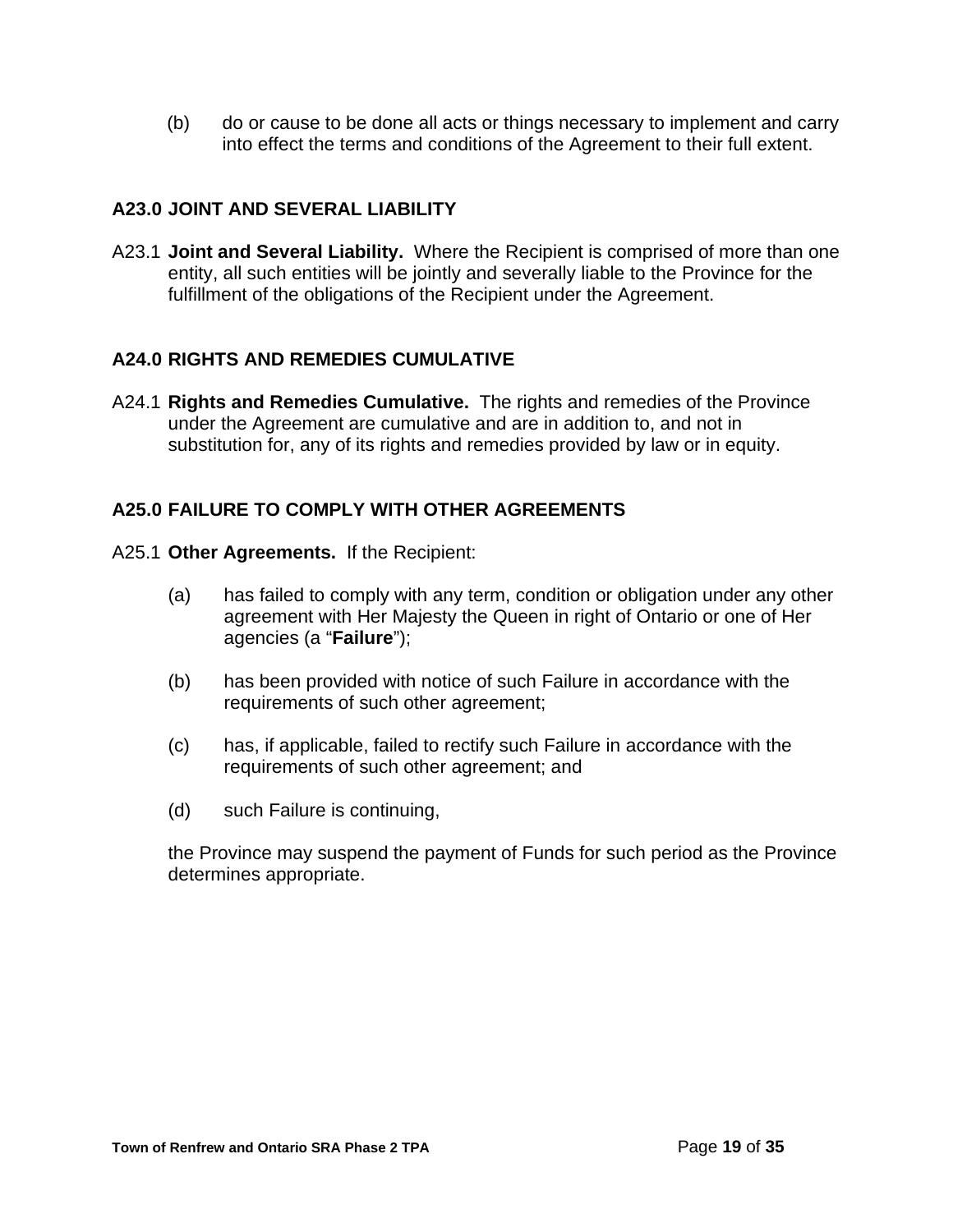## **A26.0 SURVIVAL**

A26.1 **Survival.** The following Articles, sections and paragraphs, and all applicable cross-referenced Articles, sections, paragraphs, schedules and sub-schedules, will continue in full force and effect for a period of seven years from the date of expiry or termination of the Agreement: Article 1.0 (Entire Agreement), paragraph 3.2(b), Articles 2.0 (Conflict or Inconsistency), 5.0 (Acknowledgment), and A1.0 (Interpretation and Definitions) and any other applicable definitions, paragraph A2.1(a), sections A4.4 (SRA Phase 1 Contribution, Rebates, Credits and Refunds), A5.1 (Disposal), A7.1 (Province Includes), A7.2 (Preparation and Submission) to the extent that the Recipient has not provided the Reports or other reports as may have been requested to the satisfaction of the Province, A7.3 (Record Maintenance), A7.4 (Records Review), A7.5 (Inspection and Removal), A7.6 (Cooperation), A7.7 (No Control of Records), A7.8 (Auditor General), Articles A8.0 (Communications Requirements) and A9.0 (Indemnity), sections A11.2 (Consequences of Termination on Notice by the Province) and A12.1 (Events of Default), paragraphs A12.2 (b), (c), (d), (e), (f), (g), (h) and (i), Articles A13.0 (Funds Upon Expiry), A14.0 (Debt Due and Payment), A15.0 (Notice) and A17.0 (Severability of Provisions), section A20.2 (Agreement Binding), Articles A21.0 (Governing Law), A23.0 (Joint and Several Liability), and A24.0 (Rights and Remedies Cumulative), and this Article A26.0 (Survival).

# **A27.0 SPECIAL CONDITIONS**

- A27.1 **Special Conditions.** The Province's funding under the Agreement is conditional upon,
	- (a) on or before the Effective Date, the Recipient providing the Province with:
		- (i) a copy of the by-law(s) and, if applicable, any council resolution(s) authorizing the execution of the Agreement by the Recipient;
		- (ii) the necessary information, including a void cheque or a blank letter, to facilitate an electronic transfer to an interest-bearing account in the name of the Recipient at a Canadian financial institution; and
		- (iii) the reporting form required for Phase 1 with the details on the use of the SRA Phase 1 Contribution and a forecast of Eligible Expenditures for the Eligibility Period; and
	- (b) the Recipient, together with its claim for payment and to promote ridership growth and transit sustainability objectives, providing the Province with an attestation that the Recipient: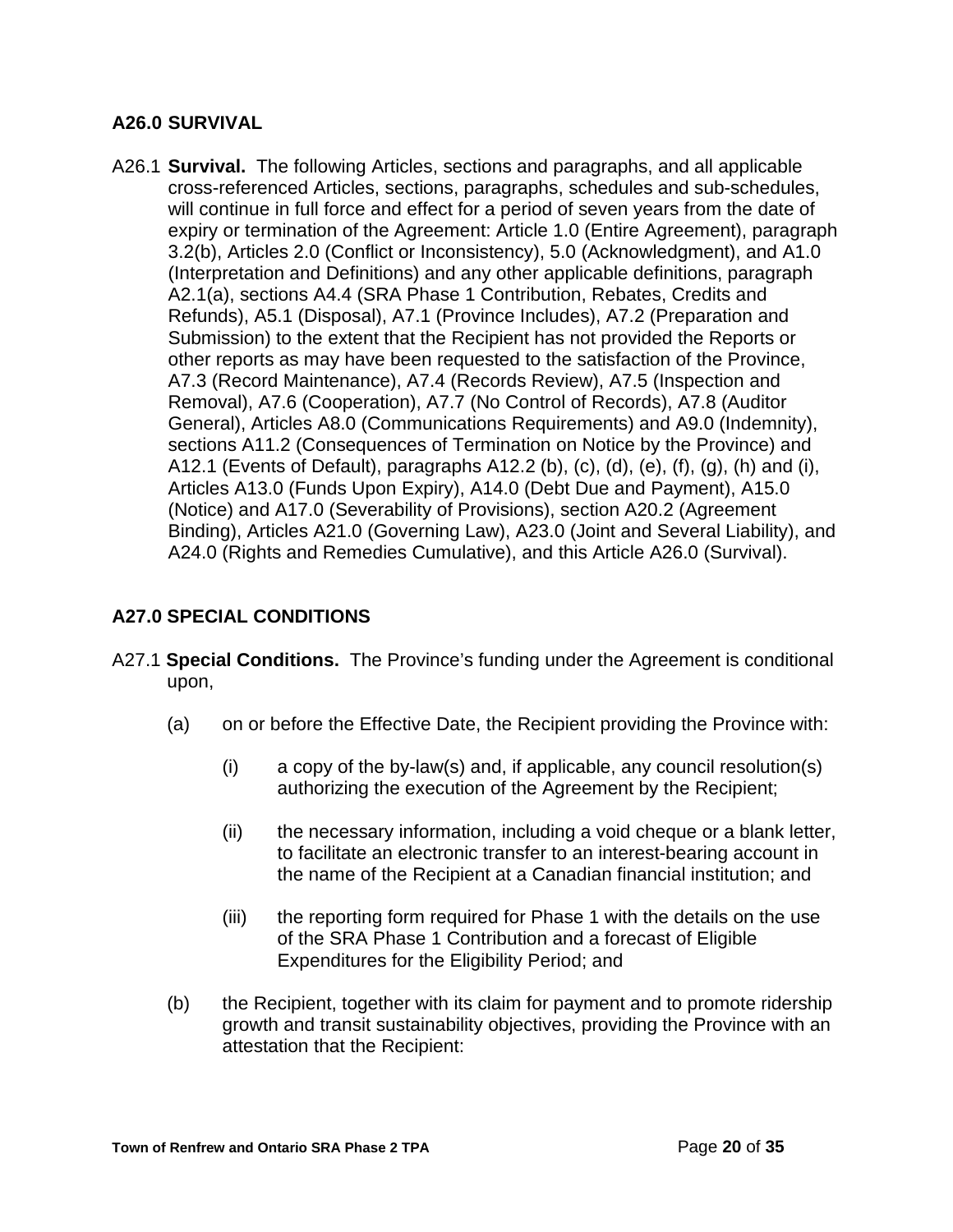- (i) has engaged or will engage, as requested and in a manner to be specified by the Province, including share information, with the Province to determine the benefit of optional consolidated procurement of specific COVID-19 pandemic related items;
- (ii) has considered or will consider whether On-demand Microtransit, or other service innovations, would better serve Low-performing Routes or cancelled or new routes than traditional fixed-route service as part of the Recipient's regular service reviews;
- (iii) has engaged or will engage, as requested and in a manner to be specified by the Province, with the Province or Metrolinx, or both, on lessons learned and capacity building to support future consideration of On-demand Microtransit by the Recipient;
- (iv) has participated or will participate, as requested and in a manner to be specified by the Province, in discussions lead by the Province or Metrolinx, or both, on improved fare and service integration and work toward implementing options that would improve the rider experience; and
- (v) has requested in writing, provincial assistance in discussions to transform transit delivery between neighboring municipal governments, where there is a local interest and benefit to pursuing structural reforms.

For greater certainty, if the Province provides any Funds to the Recipient prior to any of the conditions set out in this Article A27.0 (Special Conditions) having been met, and has not otherwise waived compliance with such condition in writing, the Province may exercise one or more of the remedies available to it pursuant to section A12.4 (Recipient Not Remedying).

# **- END OF GENERAL TERMS AND CONDITIONS -**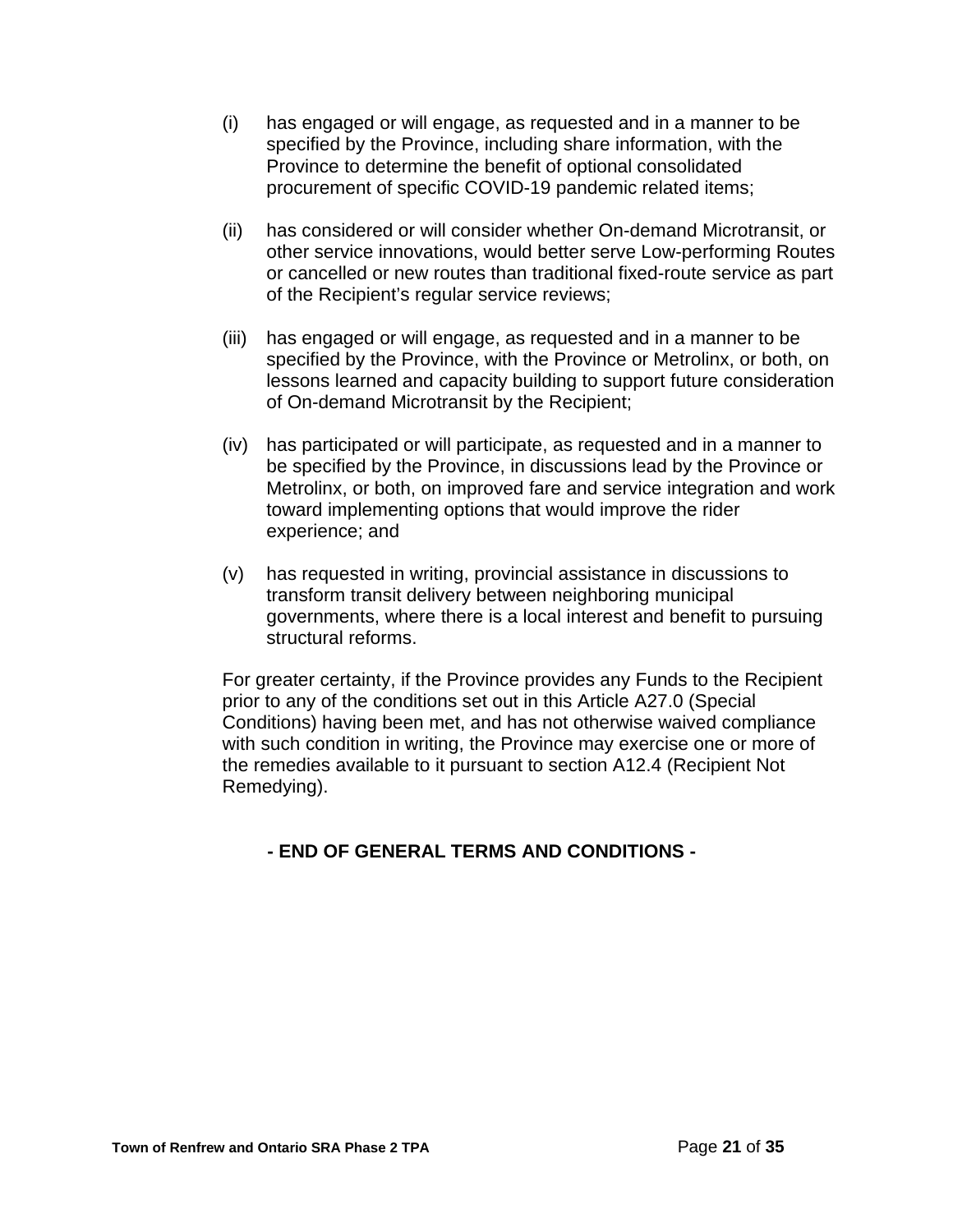## **SCHEDULE "B" CONTACT INFORMATION AND AUTHORIZED REPRESENTATIVES**

| <b>Contact information for the</b><br>purposes of Notice to the<br><b>Province</b>                                           | <b>Address:</b><br><b>Attention:</b> | <b>Strategic Investments Office</b><br>Ministry of Transportation<br>777 Bay, 30th Floor<br>Toronto, ON<br><b>M7A 2J8</b><br>Kevin Dowling, Manager, Strategic<br><b>Investments Office</b> |
|------------------------------------------------------------------------------------------------------------------------------|--------------------------------------|---------------------------------------------------------------------------------------------------------------------------------------------------------------------------------------------|
|                                                                                                                              | Phone:<br>Email:                     | (416) 859-7912<br>kevin.dowling@ontario.ca                                                                                                                                                  |
| <b>Contact information for the</b><br>purposes of Notice to the<br><b>Recipient</b>                                          | <b>Address:</b>                      | 127 Raglan Street South<br>Renfrew, ON<br><b>K7V 1P8</b>                                                                                                                                    |
|                                                                                                                              | <b>Attention:</b>                    | Keray O'Reilly, Treasurer                                                                                                                                                                   |
|                                                                                                                              | <b>Phone:</b>                        | (613) 432-4848                                                                                                                                                                              |
|                                                                                                                              | Email:                               | koreilly@renfrew.ca                                                                                                                                                                         |
| <b>Contact information for the</b>                                                                                           | <b>Address:</b>                      | 127 Raglan Street South                                                                                                                                                                     |
| senior financial official in the<br>Recipient organization (e.g.,                                                            |                                      | Renfrew, ON<br><b>K7V 1P8</b>                                                                                                                                                               |
| CFO, CAO) – to respond as<br>required to requests from the                                                                   | <b>Attention:</b>                    | Keray O'Reilly, Treasurer                                                                                                                                                                   |
| Province in respect of the                                                                                                   | <b>Phone:</b>                        | $(613)$ 432-4848                                                                                                                                                                            |
| <b>Agreement</b>                                                                                                             | Email:                               | koreilly@renfrew.ca                                                                                                                                                                         |
| Authorized representative of                                                                                                 | <b>Position:</b>                     | Director,                                                                                                                                                                                   |
| the Province for the purpose of<br>section 4.2 (Execution of<br><b>Amending Agreements)</b>                                  |                                      | Municipal Programs Branch,<br>Ministry of Transportation                                                                                                                                    |
| Authorized representative of<br>the Recipient for the purpose<br>of section 4.2 (Execution of<br><b>Amending Agreements)</b> | <b>Position:</b>                     | <b>Clerk</b>                                                                                                                                                                                |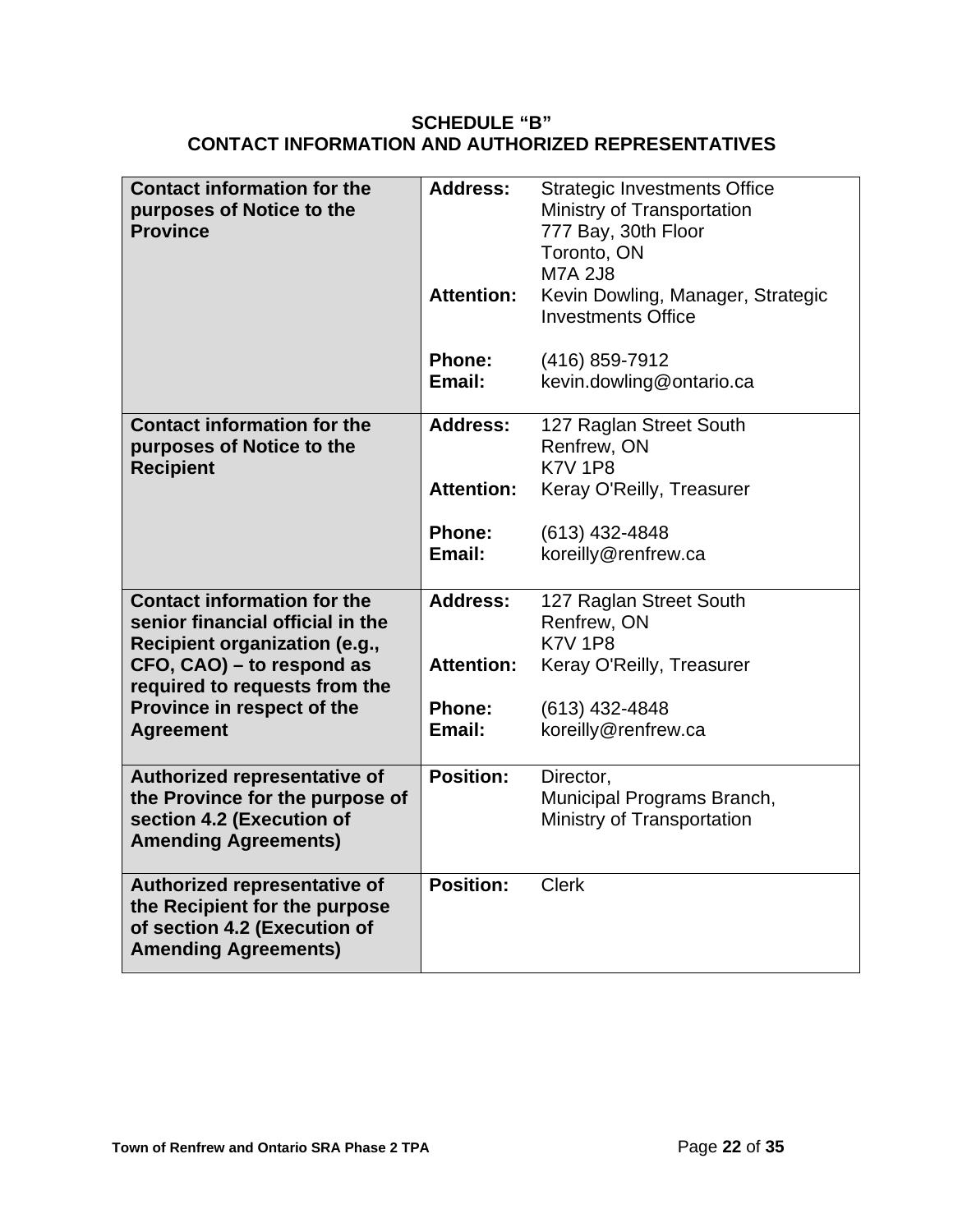### **SCHEDULE "C" ELIGIBLE EXPENDITURES AND INELIGIBLE EXPENDITURES**

**C1.0 Definitions.** In this Schedule "C" (Eligible Expenditures and Ineligible Expenditures), the following terms will have the following meanings:

**"MTEC"** means the Municipal Transit Enhanced Cleaning (MTEC) funding provided to Ontario municipalities for costs incurred related to the enhanced cleaning of transit vehicles and any other public and non-public facing transit assets resulting from the COVID-19 pandemic.

**"Operating Budget"** means the Recipient's 2020 operating budget which has been prepared and adopted by the Recipient as required by section 290(1) of the *Municipal Act, 2001*.

### **C2.0 ELIGIBLE EXPENDITURES**

C2.1 **Scope of Eligible Expenditures.** Eligible Expenditures include, at the Province's sole discretion, the following Financial Impacts incurred during the Eligibility Period:

### **Revenue Losses**

- (a) The following revenue losses measured against the Operating Budget (i.e., (revenue amount in the Operating Budget minus the actual revenue amount during the Eligibility Period) minus the non-COVID-19 pandemic revenue amount = the eligible revenue loss amount), that, in the opinion of the Province, the Recipient properly and reasonably incurred as a result of the COVID-19 pandemic will be considered Eligible Expenditures:
	- (i) farebox revenue losses;
	- (ii) advertising revenue losses;
	- (iii) parking revenue losses;
	- (iv) contract revenue losses; and
	- (v) any other revenue loss the Recipient incurred as a result of the COVID-19 pandemic that, in the opinion of the Province, is considered eligible.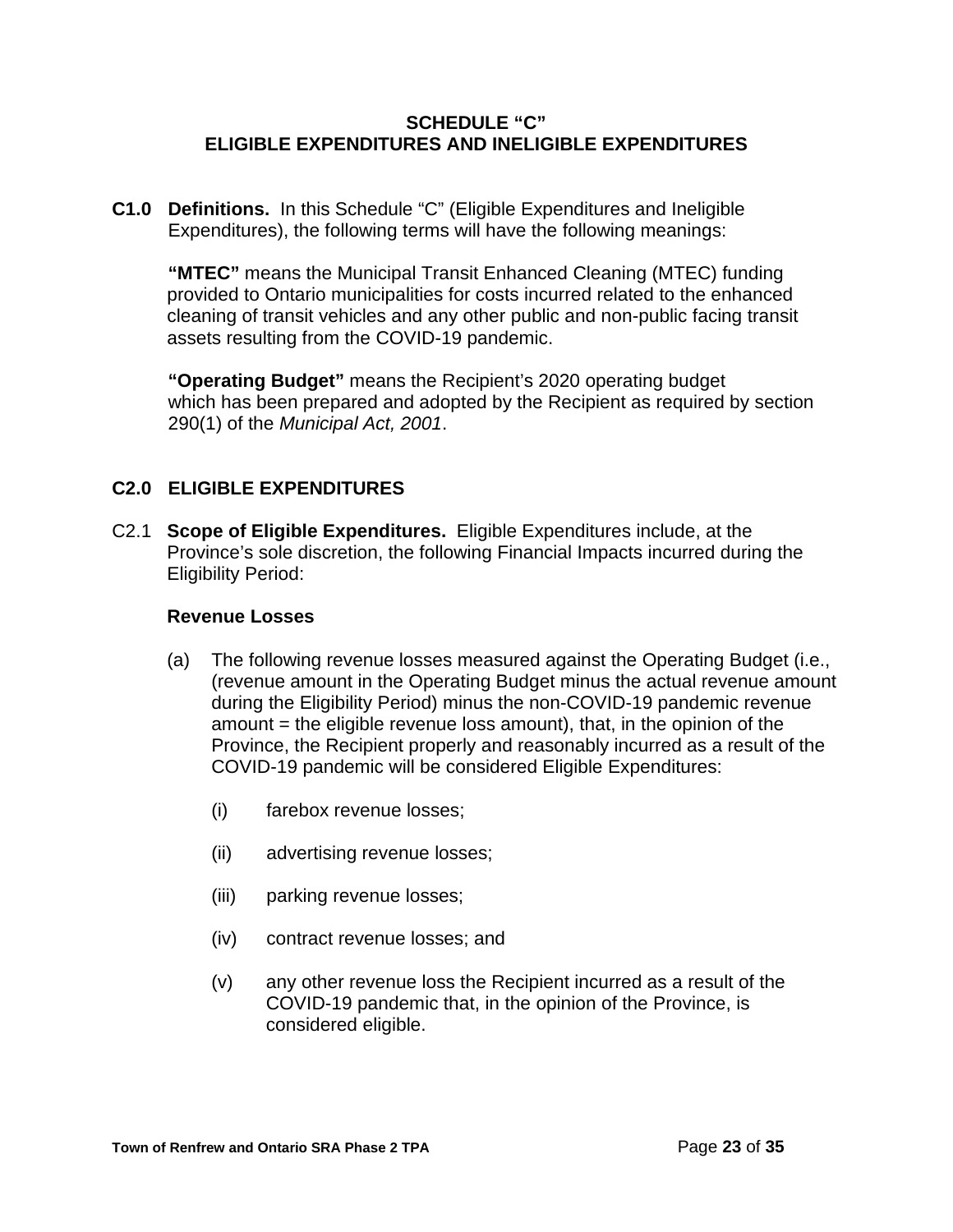## **Operating Costs**

- (b) The following operating costs measured against the Operating Budget (i.e., (operating costs amount in the Operating Budget minus the actual operating costs amount during the Eligibility Period) minus the non-COVID-19 pandemic operating costs amount = the eligible operating costs amount) that, in the opinion of the Province, the Recipient properly and reasonably incurred and paid as a result of the COVID-19 pandemic will be considered Eligible Expenditures:
	- (i) costs associated with vehicle cleaning, except for those for which MTEC funds have been provided or claimed;
	- (ii) costs associated with changes in fuel consumption (e.g., increases due to running additional buses or savings in consumption relating to lower service levels than budgeted, or both);
	- (iii) costs associated with vehicle maintenance;
	- (iv) costs associated with transit facilities;
	- (v) costs resulting from existing contracts with expanded scope/new contracts;
	- (vi) employee related costs (i.e., salaries, wages, benefits);
	- (vii) costs for employee personal protection equipment (e.g., face masks, gloves, sanitizer);
	- (viii) costs for signage and other means of communications related to the COVID-19 pandemic (e.g., social distance guidance); and
	- (ix) any other operating cost the Recipient incurred as a result of the COVID-19 pandemic that, in the opinion of the Province, is considered eligible.

### **Capital Costs**

- (c) The following capital costs that, in the opinion of the Province, the Recipient properly and reasonably incurred and paid as a result of the COVID-19 pandemic, will be considered Eligible Expenditures:
	- (i) costs associated with installing driver protection barriers and other protection measures for transit drivers;
	- (ii) costs associated with providing passenger protection equipment and other passenger safety measures; and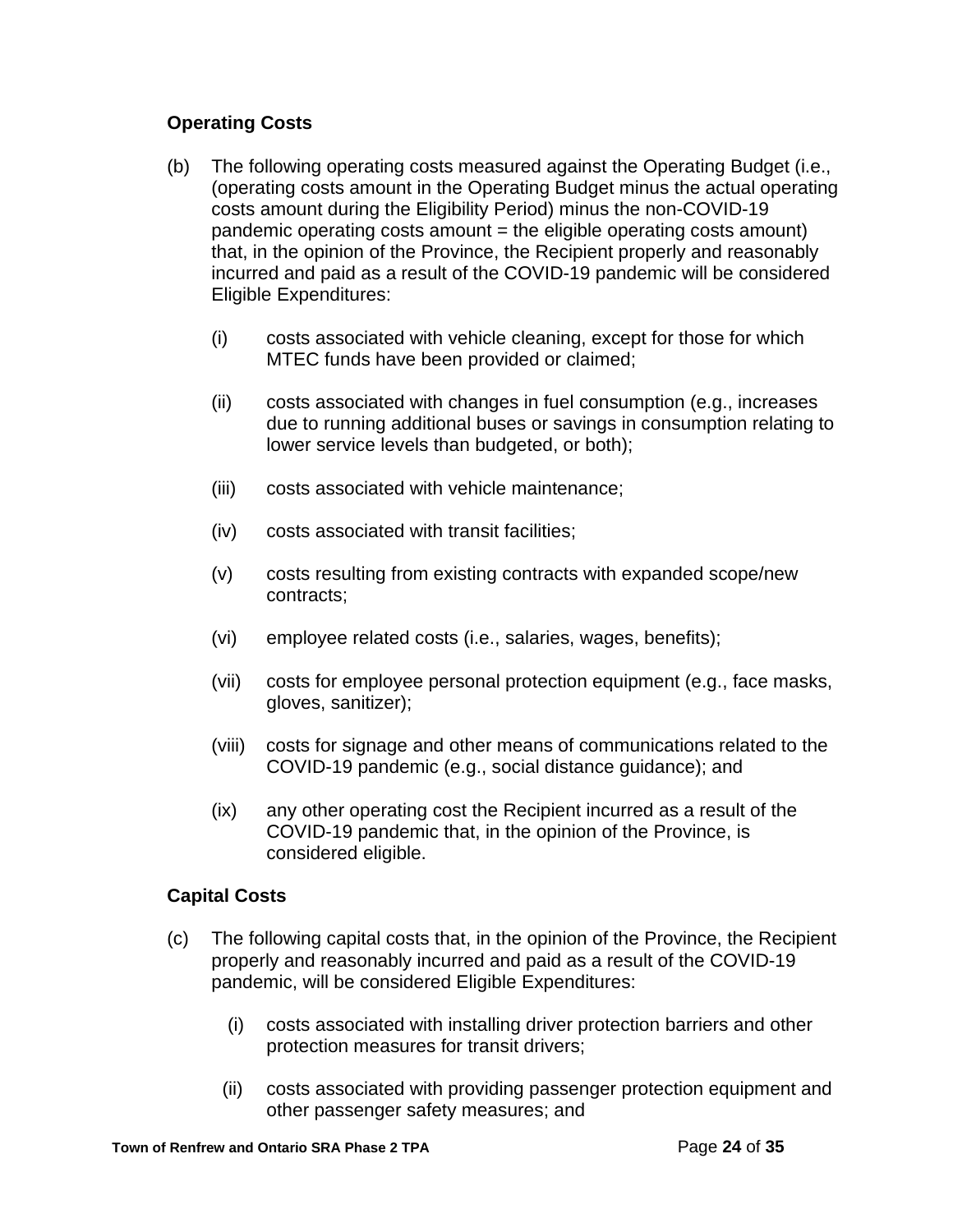(iii) any other capital cost the Recipient incurred as a result of the COVID-19 pandemic that, in the opinion of the Province, is considered eligible.

## **C3.0 INELIGIBLE EXPENDITURES**

- C3.1 **Scope of Ineligible Expenditures.** Unless a cost or a loss is considered an Eligible Expenditure pursuant to section C2.1 (Scope of Eligible Expenditures), such cost or loss will be considered an Ineligible Expenditure. Without limitation, the following costs and loss will be considered Ineligible Expenditures:
	- (a) costs incurred outside of the Eligibility Period;
	- (b) costs not paid prior to having been submitted to the Province for payment;
	- (c) Recipient's staff, including permanent and seasonal, salaries and travel costs unless otherwise indicated in paragraph (b)(vi) of section C2.1 (Scope of Eligible Expenditures);
	- (d) legal, audit, or interest fees;
	- (e) costs for which MTEC funds have been provided or claimed;
	- (f) any operating or capital cost that, in the opinion of the Province, the Recipient could not have properly and reasonably incurred or paid, or both, during the Eligibility Period and as a result of the COVID-19 pandemic (i.e., excess purchases or stockpiling);
	- (g) any loss that, in the opinion of the Province, the Recipient could not have properly and reasonably incurred during the Eligibility Period and as a result of the COVID-19 pandemic;
	- (h) refundable Harmonized Sales Tax or other refundable expenses; and
	- (i) any other cost which is not specifically listed as an Eligible Expenditure under section C2.1 (Scope of Eligible Expenditure) and which, in the opinion of the Province, is considered ineligible.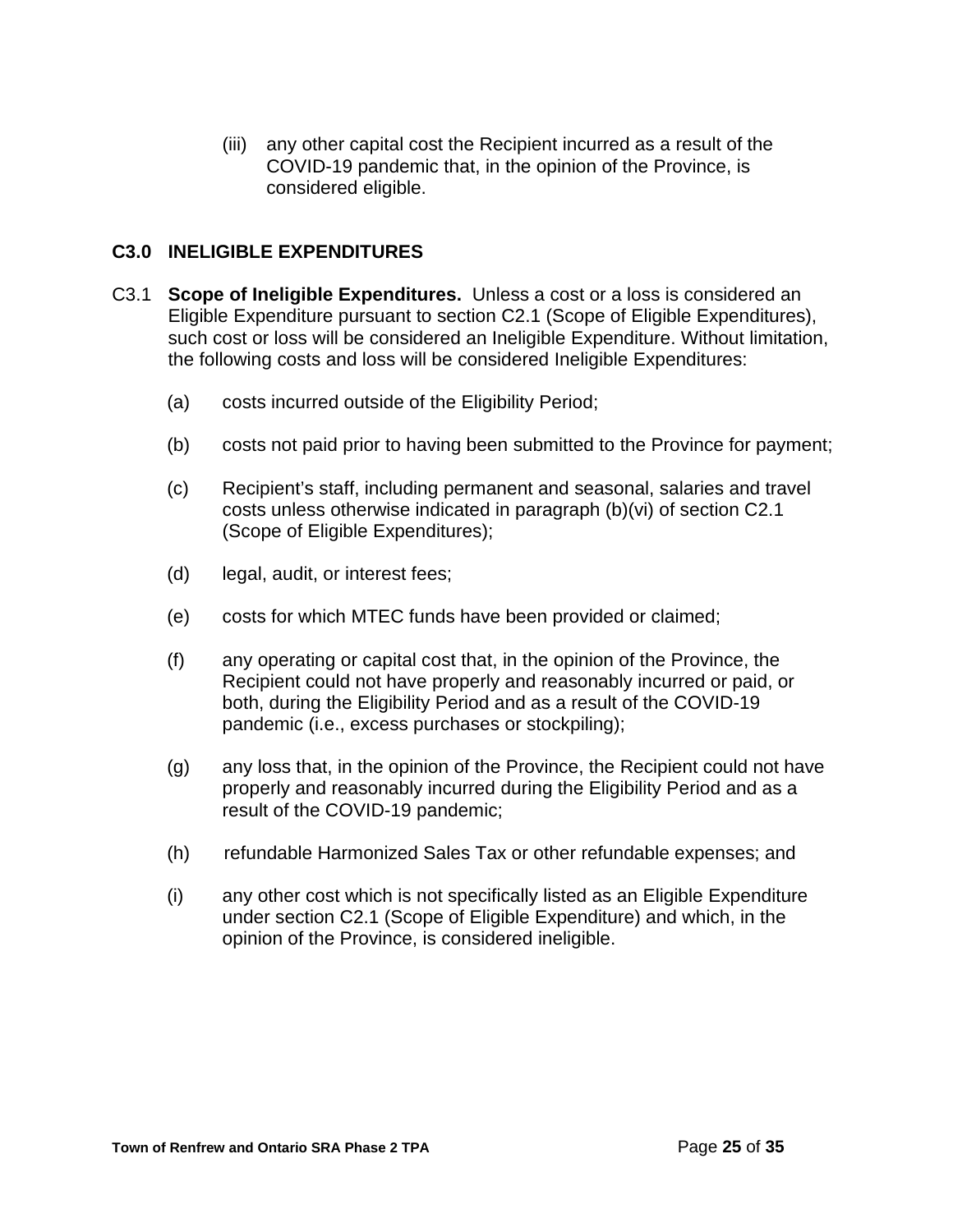### **SCHEDULE "D" CLAIM AND ATTESTATION SUBMISSION, SUPPORTING DOCUMENTATION AND PAYMENT PROCEDURES**

## **D1.0 CLAIM AND ATTESTATION**

D1.1 **Claim and Attestation from the Recipient's Senior Financial Official.** The Recipient will use the form in Sub-schedule "D.1" (Claim and Attestation Form) for the submission of its claim for payment.

## **D2.0 SUPPORTING DOCUMENTATION**

- D2.1 **Report on Expenditures and Additional Report and Information.** The Recipient will, together with the claim form described in section D1.1 (Claim and Attestation from the Recipient's Senior Financial Official), submit the following supporting documentation with its claim for payment:
	- (a) a report on expenditures using the form in Appendix A (Form of Report on Expenditures) to Sub-schedule "D.1" (Claim and Attestation Form); and
	- (b) any additional reports or information, or both, the Province may request at its sole discretion and in a form provided by the Province.

### **D3.0 PAYMENT PROCEDURES**

- D3.1 **Submission of Claim for Payment and Required Documentation.** The Recipient will submit its claim for payment, together with the supporting documentation set out in section D1.1 (Claim and Attestation from the Recipient's Senior Financial Official) and section D2.1 (Report on Expenditures and Additional Report and Information) on or before May 31, 2021, or at a later date upon Notice from the representative of the Province on the signature page above or in Schedule "B" (Contact Information and Authorized Representatives).
- D3.2 **Claim Payments.** Subject to the terms and conditions set out in the Agreement and if due and owing under the Agreement, the Province will use its reasonable efforts to make the payment to the Recipient for the claim submitted pursuant to section D3.1 (Submission of Claim for Payment and Required Documentation) in a timely manner.
- D3.3 **No Interest.** The Province will under no circumstances be liable for interest for failure to make a payment within the time limit provided for in section D3.2 (Claim Payments).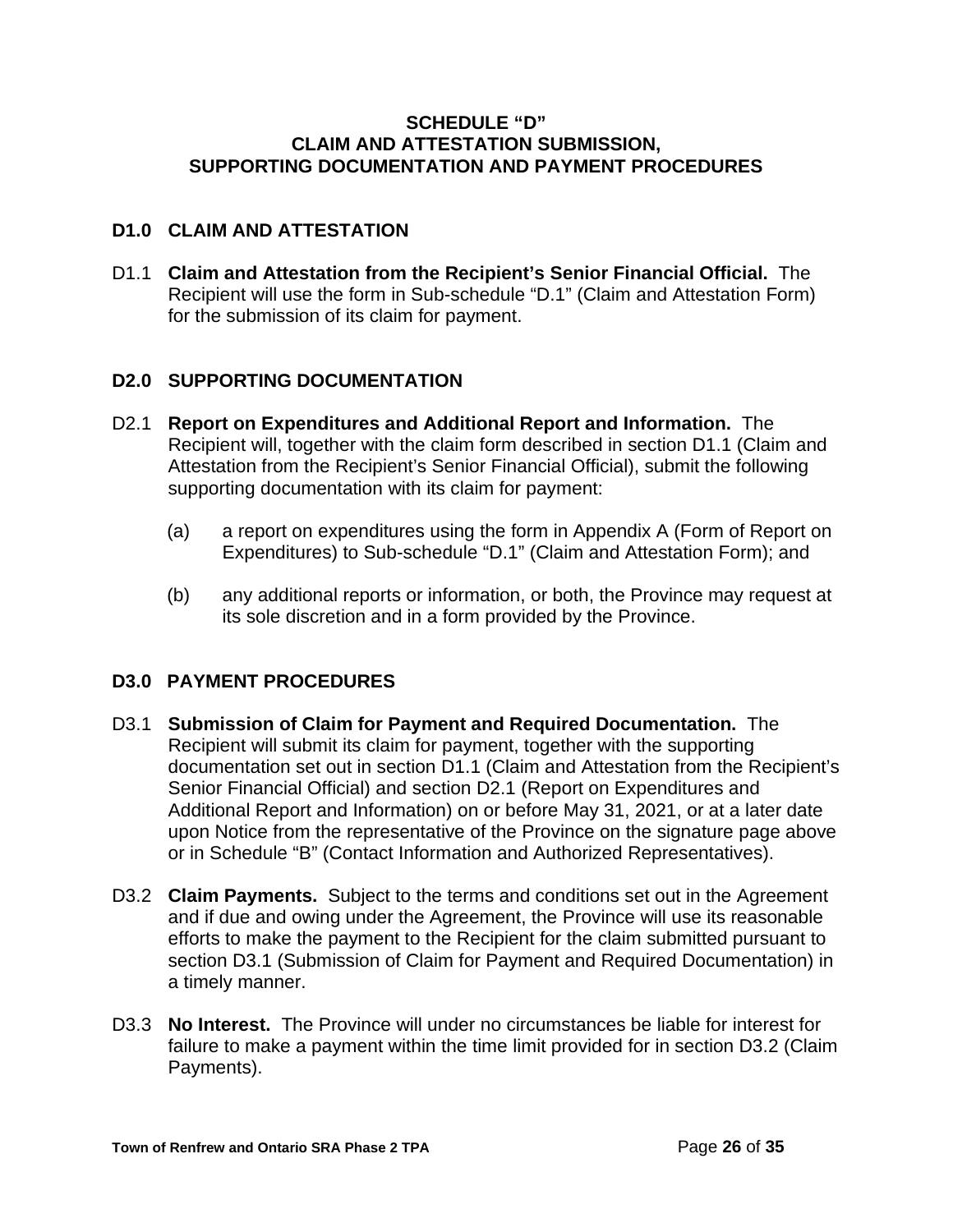D3.4 **No Obligation to Pay.** For greater clarity and without limitation to any other right of the Province, the Province will have no obligation to pay a claim if it does not meet the terms and conditions of the Agreement including, without limitation, if the claim is missing any of the required supporting documentation or is submitted after May 31, 2021, or at a later date upon Notice from the representative of the Province on the signature page above or in Schedule "B" (Contact Information and Authorized Representatives), or both.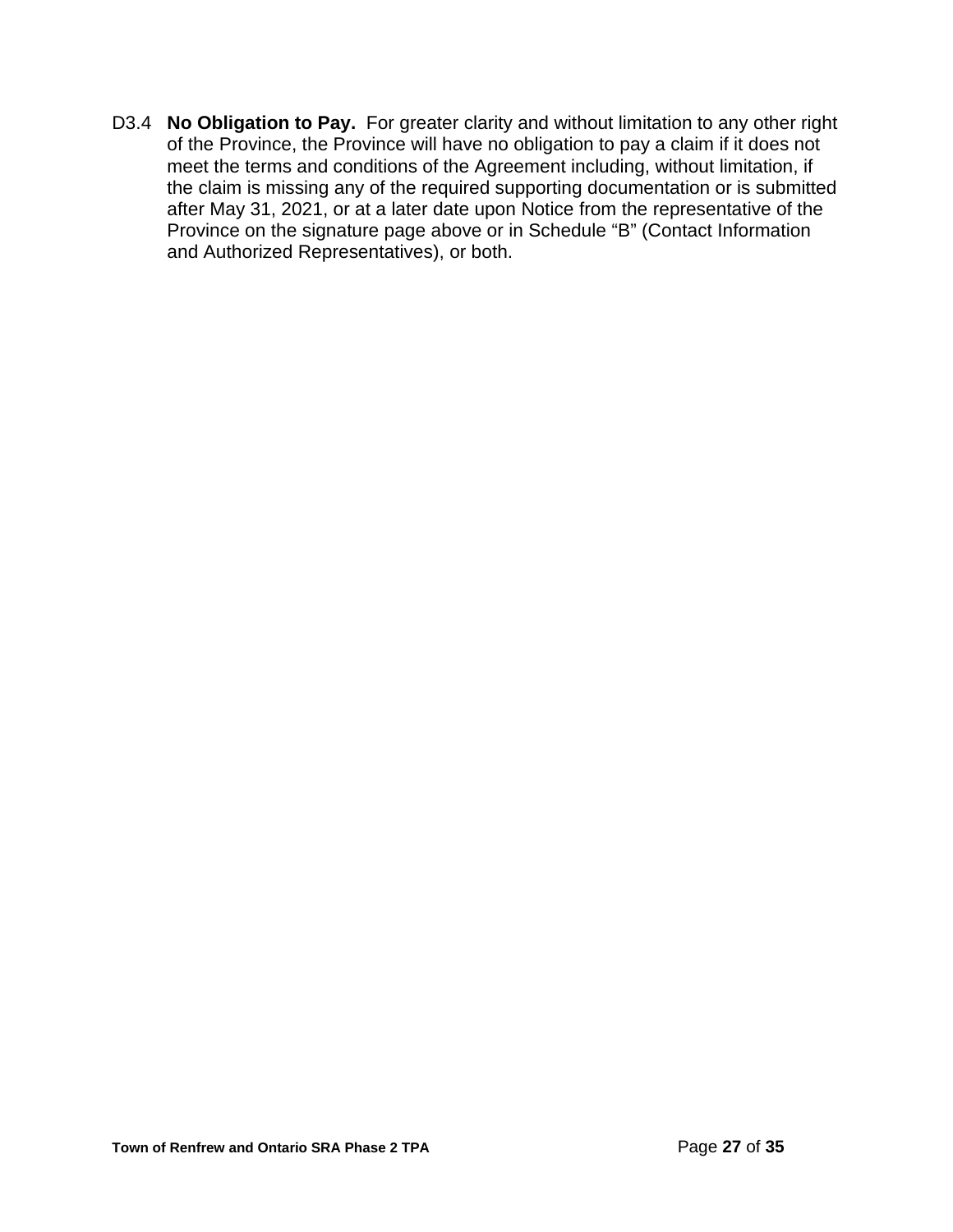## **SUB-SCHEDULE "D.1" CLAIM AND ATTESTATION FORM**

| TO:          | Ministry of Transportation<br><b>Transportation Programs Office</b> |                                                                                 |  |  |  |  |
|--------------|---------------------------------------------------------------------|---------------------------------------------------------------------------------|--|--|--|--|
|              | Attention:                                                          | Manager, Transportation Programs Office                                         |  |  |  |  |
|              | Email:                                                              | MTO-COVID_Transit_Funding@ontario.ca                                            |  |  |  |  |
| <b>FROM:</b> | [Insert name of Recipient]                                          |                                                                                 |  |  |  |  |
|              | Attention:                                                          | <b>Tinsert name and title of Recipient senior</b><br><b>official</b>            |  |  |  |  |
|              |                                                                     | Telephone No.: [insert telephone number of Recipient senior<br><b>officiall</b> |  |  |  |  |

## **RE: Safe Restart Agreement – Phase 2 Municipal Transit Funding**

In the matter of the Safe Restart Agreement (SRA) – Phase 2 Municipal Transit Funding entered into between Her Majesty the Queen in right of Ontario, represented by the Minister of Transportation for the Province of Ontario, and the **[insert the legal name of the Recipient]** (the "Recipient"), on \_\_\_\_\_\_\_\_\_\_\_\_\_\_, \_\_\_\_\_\_ (the "Agreement).

I, \_\_\_\_\_\_\_\_\_\_\_\_\_\_\_\_\_\_\_\_ **[insert the name and title of the Recipient's senior official]**, an authorized representative of the Recipient, having made such inquiries as I have deemed necessary for this attestation, hereby certify that to the best of my knowledge, information and belief.

On the date set out below:

- 1) all representations and warranties contained in Article A2.0 (Representations, Warranties, and Covenants) of Schedule "A" (General Terms and Conditions) to the Agreement are true and correct.
- 2) the Recipient is in compliance with all the terms and conditions of the Agreement.;
- 3) the information in respect of the Eligible Expenditures that is contained in the attached Appendix A (Report on Expenditures) is true and correct.
- 4) the Eligible Expenditures claimed in the attached Appendix A (Report on Expenditures) have:
	- (a) in respect of the losses, been incurred during the Eligibility Period;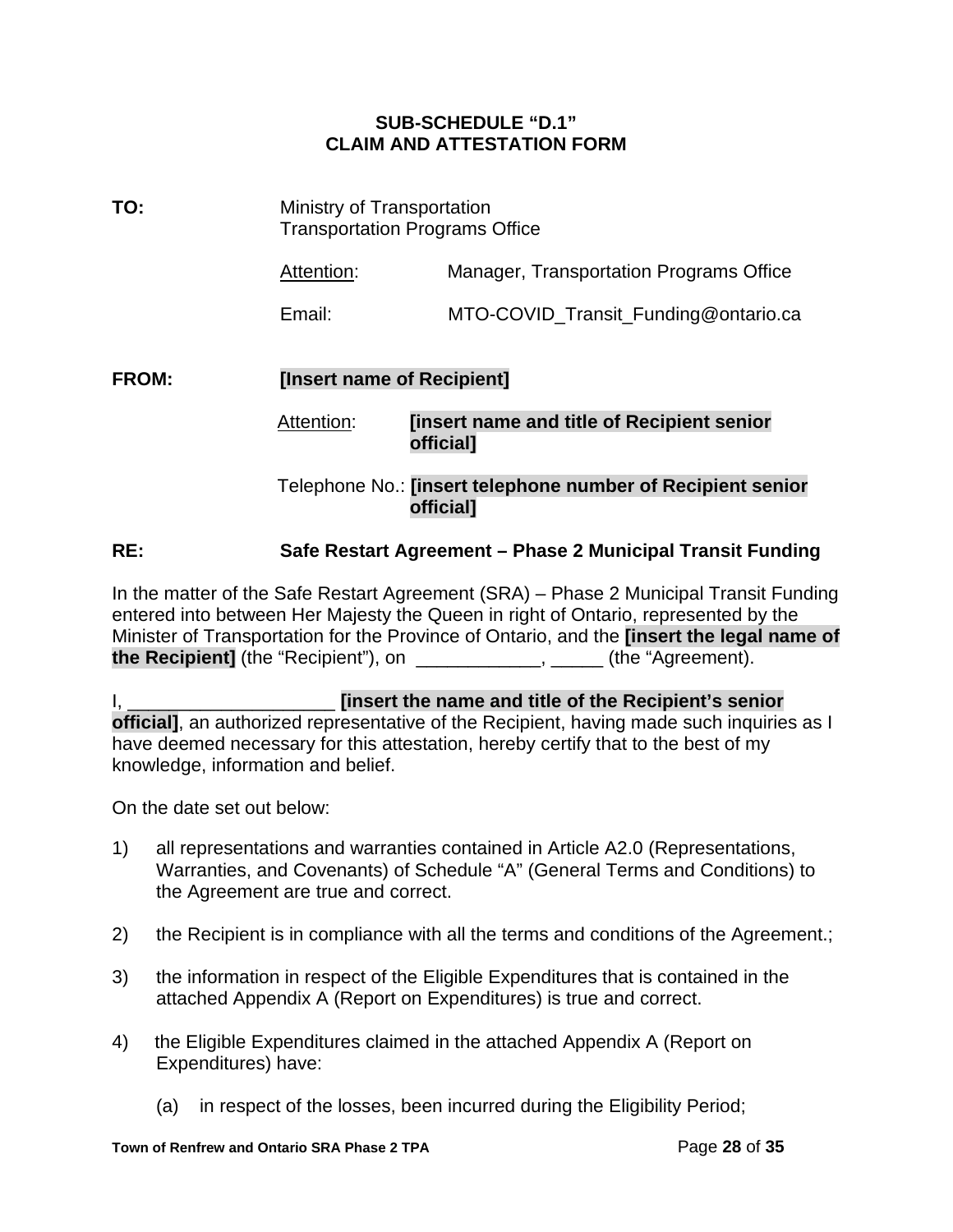- (b) in respect of the operating and capital costs, been incurred during the Eligibility Period;
- (c) have only been expended on Financial Impacts as defined in section A1.2 (Definitions) of the Agreement;
- (d) have not been and will not be funded or reimbursed through any other funding program; and
- (e) have not replaced the budgeted subsidy that the Recipient provides to transit operations.
- 5) the Recipient has not received and will not receive SRA Phase 1 Contribution, a rebate, credit or refund for any Eligible Expenditures claimed or, if it did, those were deducted from the Eligible Expenditures claimed.
- 6) the Recipient is in compliance with all of the reporting requirements of the Agreement.
- 7) the Recipient:
	- (a) has engaged or will engage, as requested and in a manner to be specified by the Province, including share information, with the Province to determine the benefit of optional consolidated procurement of specific COVID-19 pandemic related items;
	- (b) has considered or will consider whether On-demand Microtransit, or other service innovations, would better serve Low-performing Routes, cancelled or new routes than traditional fixed-route service as part of the Recipient's regular service reviews;
	- (c) has engaged or will engage, as requested and in a manner to be specified by the Province, with the Province or Metrolinx, or both, on lessons learned and capacity building to support future consideration of On-demand Microtransit by the Recipient;
	- (d) has participated or will participate, as requested and in a manner to be specified by the Province, in discussions lead by the Province or Metrolinx, or both, on improved fare and service integration and work toward implementing options that would improve the rider experience; and
	- (e) has requested, in writing, provincial assistance in discussions to transform transit delivery between neighboring municipal governments, where there is a local interest and benefit to pursuing structural reforms.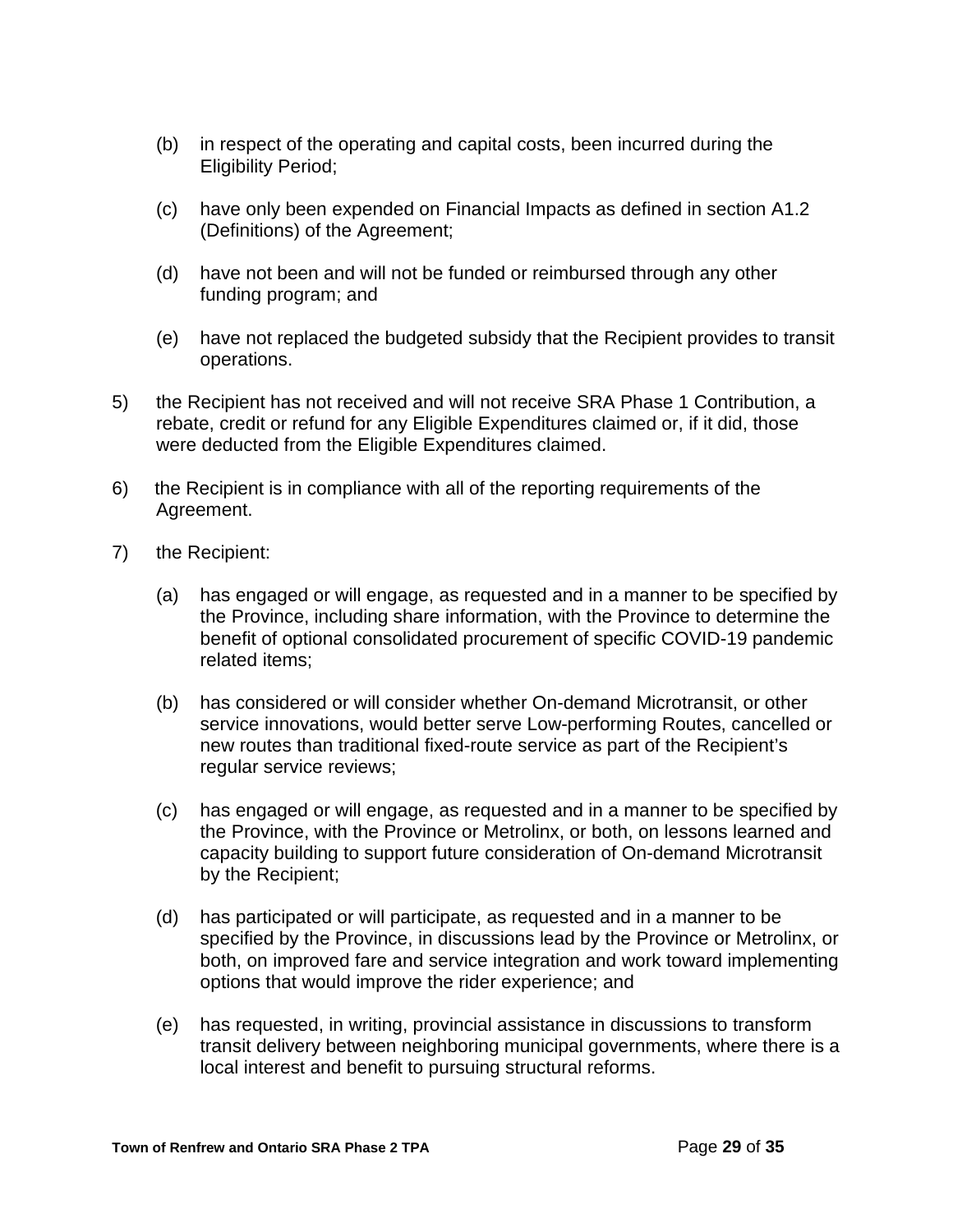By signing below, I hereby claim payment in the amount of \$ \_\_\_\_\_\_\_\_\_, on behalf of the Recipient, on account of the Province's contribution towards the Eligible Expenditures of the Agreement.

Declared at \_\_\_\_\_\_\_\_\_\_\_\_\_\_ (city), in the Province of Ontario, this \_\_\_\_\_\_\_\_\_\_ day of \_\_\_\_\_\_\_\_\_\_\_\_\_\_, 20\_\_\_\_\_.

(Signatures)

Name:

Title:

I have authority to bind the Recipient.

\_\_\_\_\_\_\_\_\_\_\_\_\_\_\_\_\_\_\_\_\_\_\_\_\_\_\_\_\_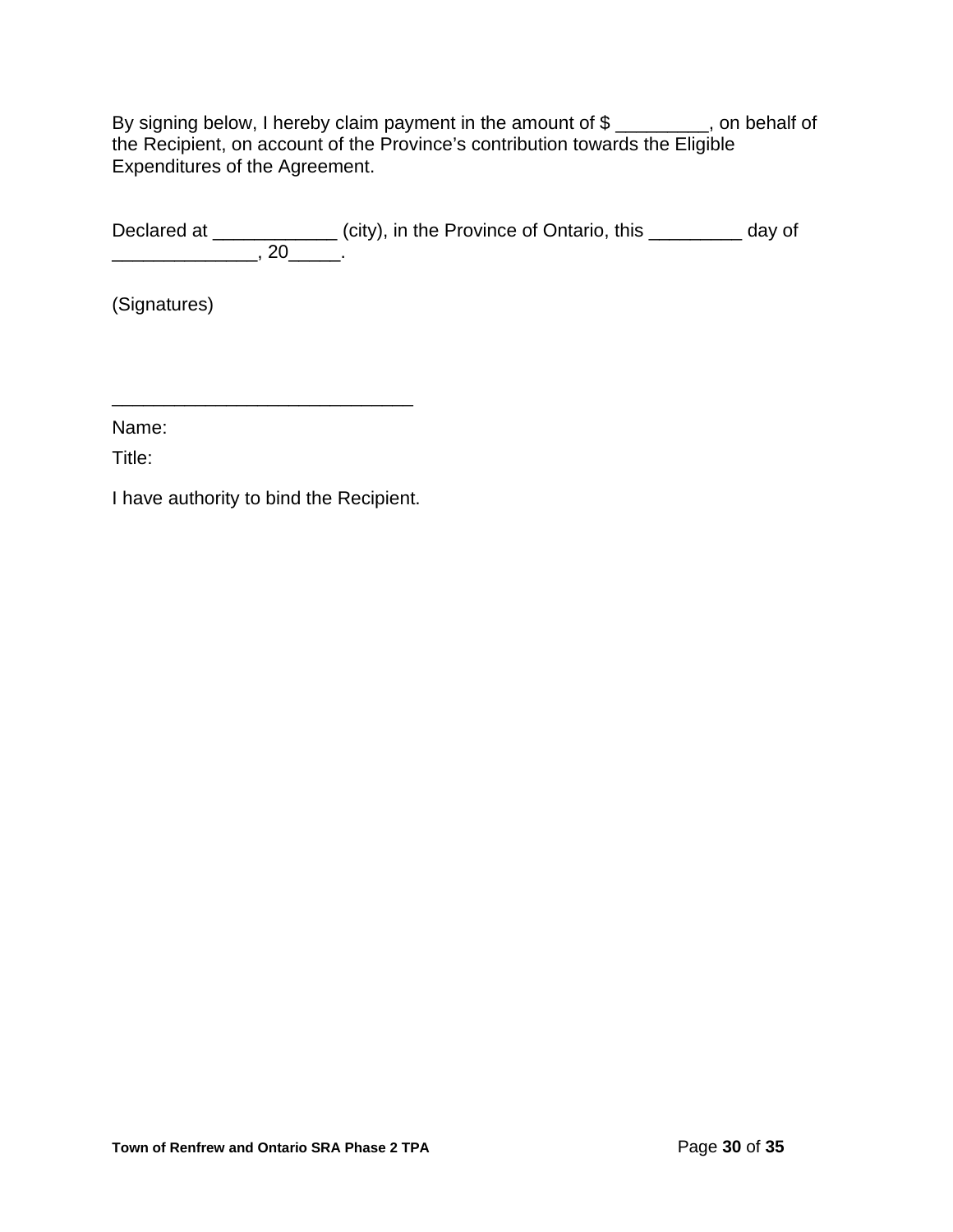## **APPENDIX A FORM OF REPORT ON EXPENDITURES TO SUB-SCHEDULE "D.1" (CLAIM AND ATTESTATION FORM)**

| Safe Restart Agreement (SRA) Phase 2 Municipal Transit Funding<br><b>Expenditure Report for the Eligibility Period</b> |  |  |  |  |  |
|------------------------------------------------------------------------------------------------------------------------|--|--|--|--|--|
| Date:                                                                                                                  |  |  |  |  |  |
| <b>Recipient's</b><br>Name:                                                                                            |  |  |  |  |  |
| <b>Total</b><br><b>Funds</b><br><b>Allocated:</b>                                                                      |  |  |  |  |  |
| <b>Total</b><br><b>Funds</b><br><b>Claimed:</b>                                                                        |  |  |  |  |  |
| Remaining<br><b>Allocation:</b>                                                                                        |  |  |  |  |  |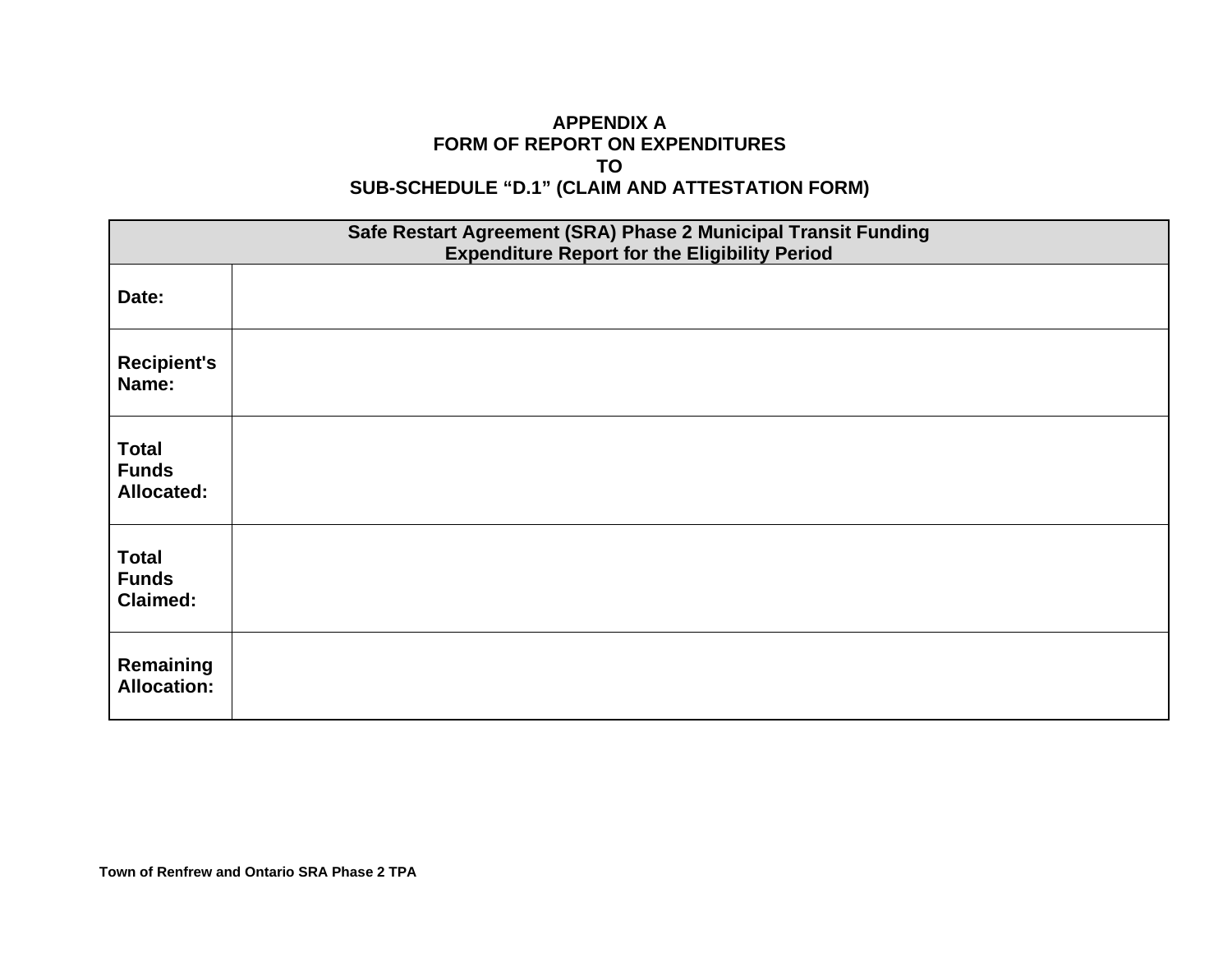|                                  | See Schedule "C" (Eligible<br>Expenditures & Ineligible<br>Expenditures, including<br>Articles C2.0 (Eligible<br>Expenditures) & C3.0<br>(Ineligible Expenditures) for<br>details on Eligible<br>Expenditures & Ineligible<br>Expenditures | <b>October</b><br>2020 | <b>November</b><br>2020 | <b>December</b><br>2020 | January<br>2021 | February<br>2021 | <b>March</b><br>2021 | [Note: If the<br><b>Eligibility Period</b><br>is extended<br>pursuant to<br>section 1.2<br>(Definitions) of<br>the Agreement,<br>add a new<br>column for each<br>additional<br>month] | <b>Total</b> |
|----------------------------------|--------------------------------------------------------------------------------------------------------------------------------------------------------------------------------------------------------------------------------------------|------------------------|-------------------------|-------------------------|-----------------|------------------|----------------------|---------------------------------------------------------------------------------------------------------------------------------------------------------------------------------------|--------------|
|                                  | Farebox                                                                                                                                                                                                                                    |                        |                         |                         |                 |                  |                      |                                                                                                                                                                                       |              |
|                                  | Advertising                                                                                                                                                                                                                                |                        |                         |                         |                 |                  |                      |                                                                                                                                                                                       |              |
| Revenue                          | Parking                                                                                                                                                                                                                                    |                        |                         |                         |                 |                  |                      |                                                                                                                                                                                       |              |
| <b>Losses</b>                    | Contracts (e.g.,<br>school)                                                                                                                                                                                                                |                        |                         |                         |                 |                  |                      |                                                                                                                                                                                       |              |
|                                  | Other<br>Revenue <sup>1</sup>                                                                                                                                                                                                              |                        |                         |                         |                 |                  |                      |                                                                                                                                                                                       |              |
| <b>Operating</b><br><b>Costs</b> | Vehicle<br>Cleaning $2$                                                                                                                                                                                                                    |                        |                         |                         |                 |                  |                      |                                                                                                                                                                                       |              |
|                                  | Changes in<br>Fuel<br>Consumption                                                                                                                                                                                                          |                        |                         |                         |                 |                  |                      |                                                                                                                                                                                       |              |
|                                  | Vehicle<br>Maintenance                                                                                                                                                                                                                     |                        |                         |                         |                 |                  |                      |                                                                                                                                                                                       |              |
|                                  | Transit<br><b>Facilities</b>                                                                                                                                                                                                               |                        |                         |                         |                 |                  |                      |                                                                                                                                                                                       |              |
|                                  | Existing<br>Contracts with<br>Expanding                                                                                                                                                                                                    |                        |                         |                         |                 |                  |                      |                                                                                                                                                                                       |              |
|                                  | Scope/New<br>Contracts                                                                                                                                                                                                                     |                        |                         |                         |                 |                  |                      |                                                                                                                                                                                       |              |
|                                  | Employee                                                                                                                                                                                                                                   |                        |                         |                         |                 |                  |                      |                                                                                                                                                                                       |              |
|                                  | <b>Employee PPE</b>                                                                                                                                                                                                                        |                        |                         |                         |                 |                  |                      |                                                                                                                                                                                       |              |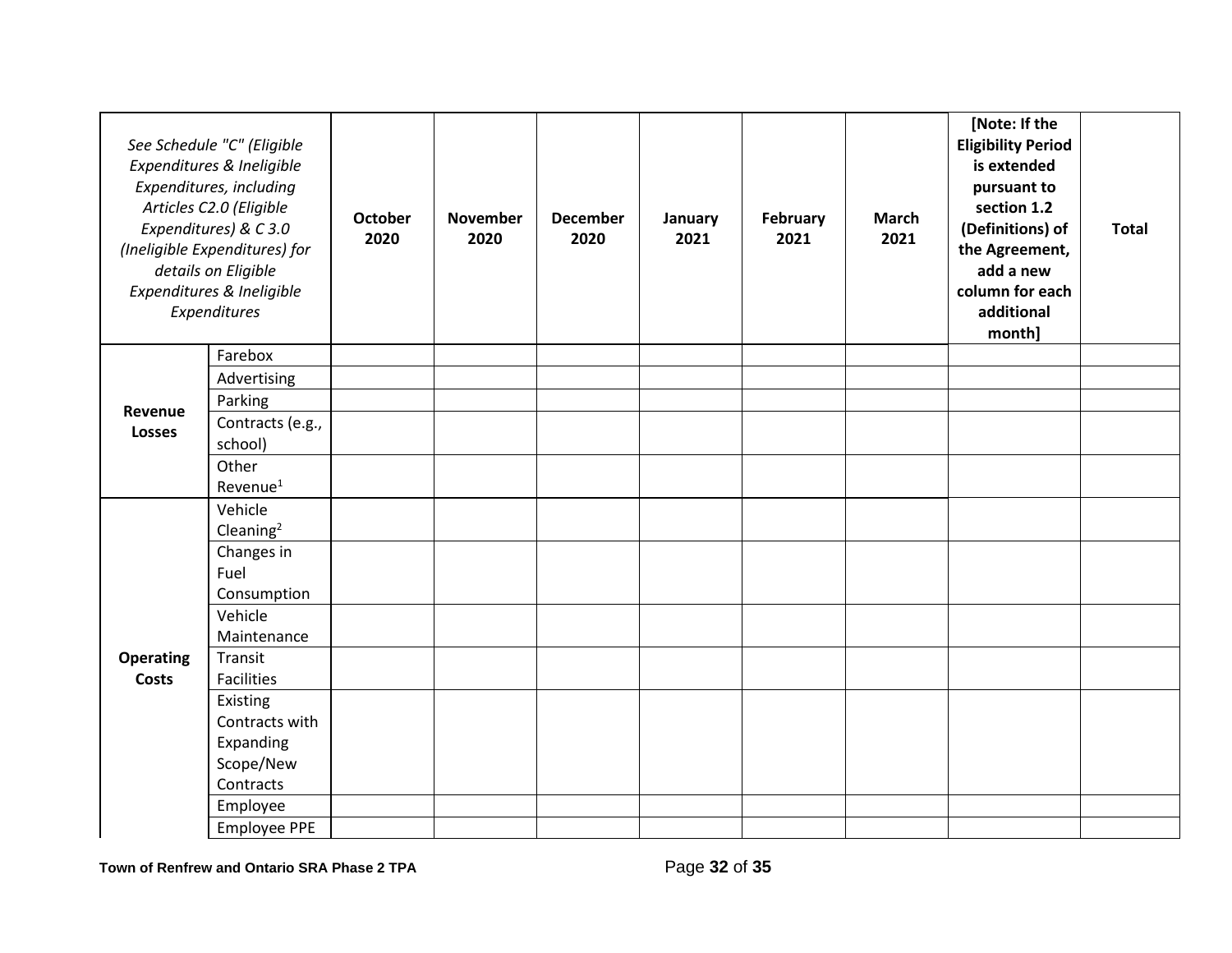|                            | Communicatio                |  |  |  |  |
|----------------------------|-----------------------------|--|--|--|--|
|                            | ns                          |  |  |  |  |
|                            | Other                       |  |  |  |  |
|                            | Operating                   |  |  |  |  |
|                            | Costs <sup>3</sup>          |  |  |  |  |
|                            | <b>Driver</b>               |  |  |  |  |
|                            | Protection                  |  |  |  |  |
| <b>Capital Costs</b>       | Passenger                   |  |  |  |  |
|                            | Protection                  |  |  |  |  |
|                            | <b>Other Capital</b>        |  |  |  |  |
|                            | Costs <sup>4</sup>          |  |  |  |  |
|                            | <b>Net Monthly Impact -</b> |  |  |  |  |
|                            | Pressure/(Savings):         |  |  |  |  |
| <b>Cumulative Impact -</b> |                             |  |  |  |  |
|                            | Pressure/(Savings):         |  |  |  |  |

*1 Other revenue impacts beyond those listed above*

*2 Cleaning costs beyond costs reimbursed through Municipal Transit Enhancement Cleaning funding 3 Additional COVID related operating costs beyond those listed above 4 See workbook tab and/or comments for details*

The Recipient attests to the following conditions from the drop-down menu, as outlined in Schedule A (General Terms and Conditions), paragraph 27.1(b) of the Transfer Payment Agreement,

| <b>Condition</b>                                                                                             | <b>Select</b> |
|--------------------------------------------------------------------------------------------------------------|---------------|
| Has engaged or will engage, as requested and in a<br>manner to be specified by the Province, including share |               |
| information, with the Province to determine the benefit of                                                   |               |
| optional consolidated procurement of specific COVID-19                                                       |               |
| pandemic related items.                                                                                      |               |
| Has considered or will consider whether On-demand                                                            |               |
| Microtransit, or other service innovations, would better                                                     |               |
| serve low-performing, cancelled or new routes than                                                           |               |
| traditional fixed-route service as part of the Recipient's                                                   |               |
| regular service reviews.                                                                                     |               |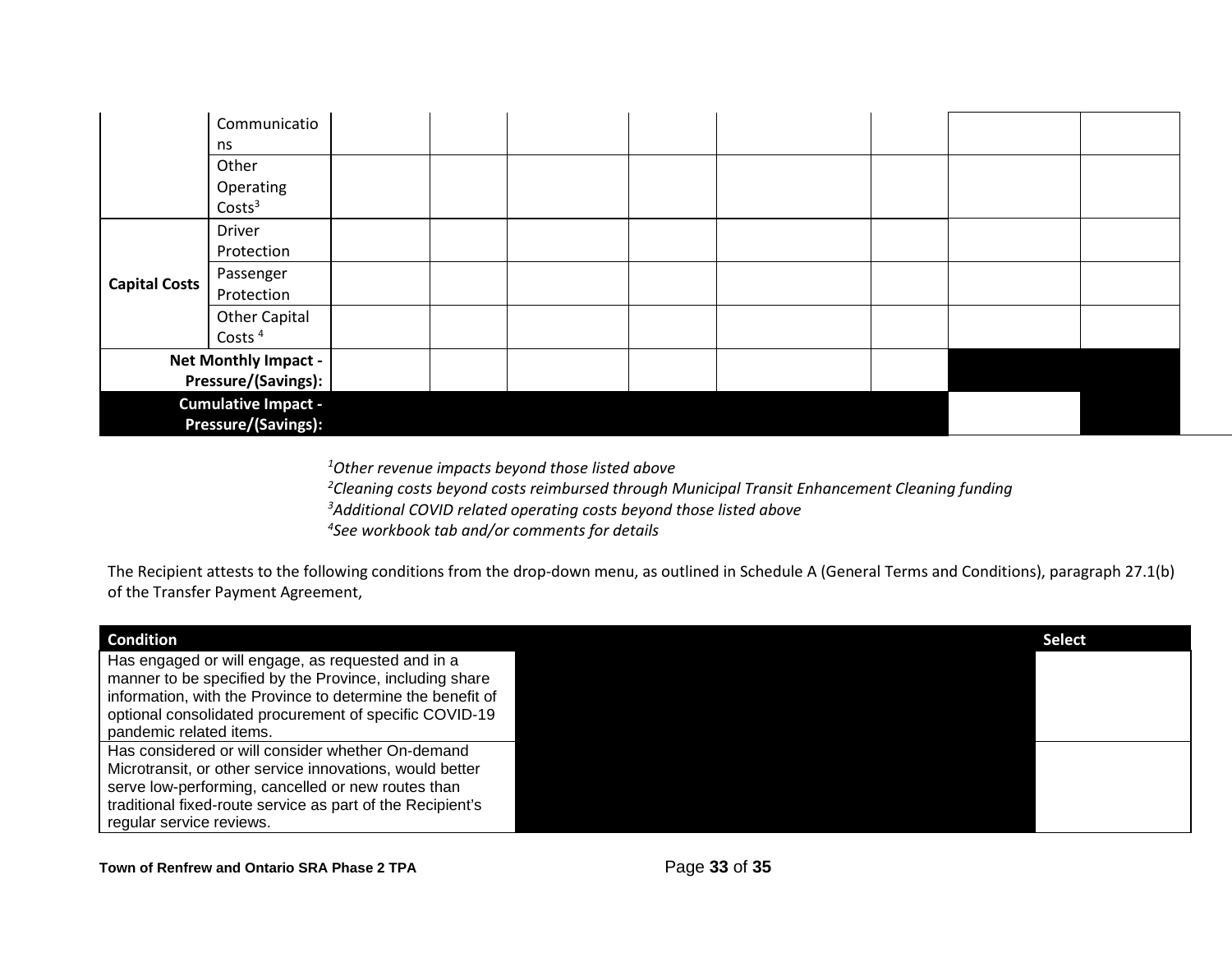Has engaged or will engage, as requested and in a manner to be specified by the Province, with the Province or Metrolinx, or both, on lessons learned and capacity building to support future consideration of On-demand Microtransit by the Recipient. Has participated or will participate, as requested and in a manner to be specified by the Province, in discussions lead by the Province or Metrolinx, or both, on improved fare and service integration and work toward implementing options that would improve the rider experience. Has requested, in writing, provincial assistance in discussions to transform transit delivery between neighboring municipal governments, where there is a local interest and benefit to pursuing structural reforms.

**Results Achieved with Provincial Funding:**

**Additional Comments:**

**Conclusion:**